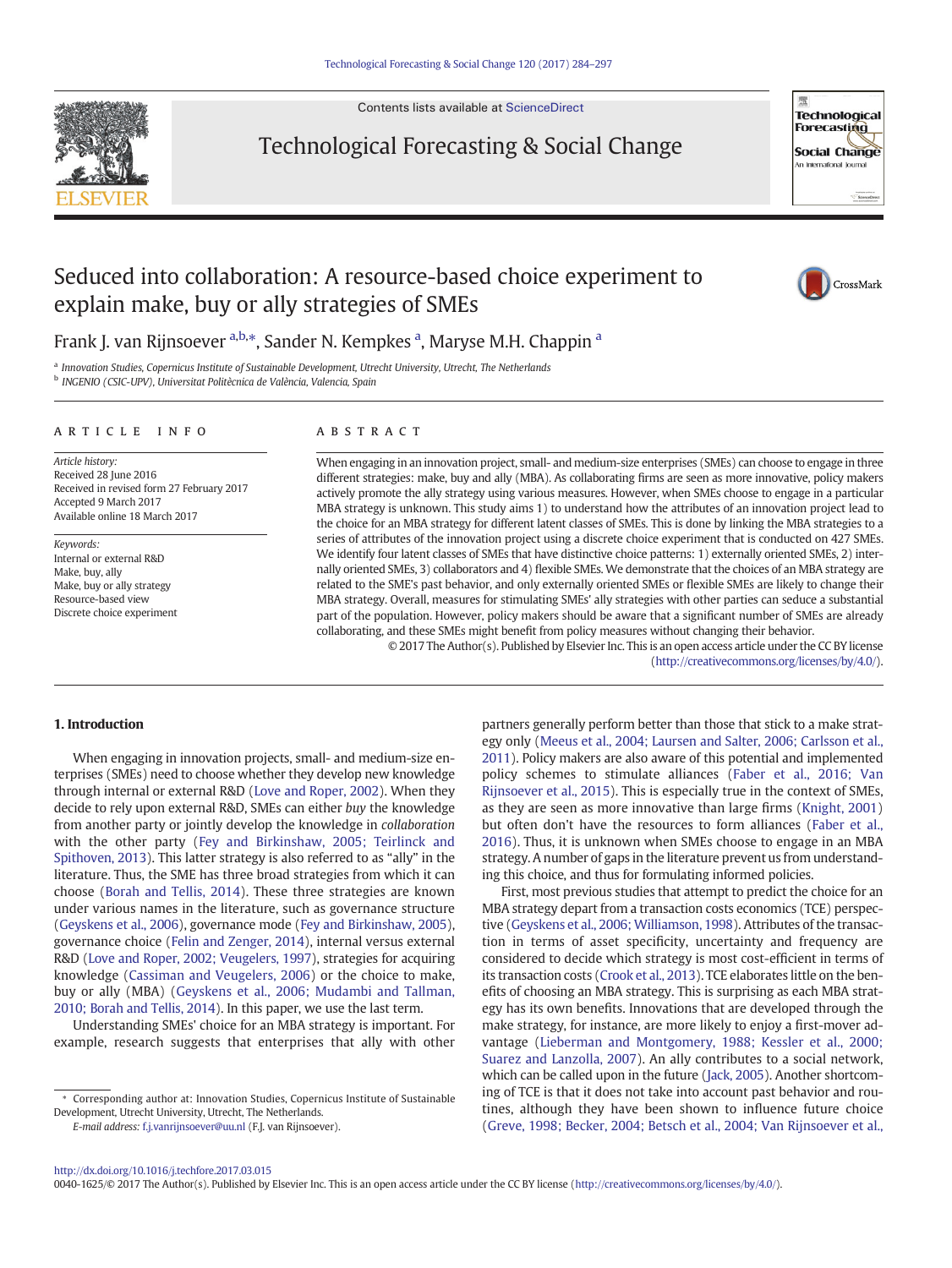<span id="page-1-0"></span>[2012](#page-12-0)). These shortcomings mean that TCE does not offer a sufficient explanation for the choice of an MBA strategy.

An alternative theory that can explain the choice of an MBA strategy is the resource-based view (RBV; [Eisenhardt and Schoonhoven, 1996;](#page-12-0) [Mention, 2011\)](#page-12-0). The RBV focuses on how unique, rare and difficult-toimitate resources and capabilities can be used to obtain a sustained competitive advantage [\(Barney, 1991](#page-12-0)). Although the RBV originally focused on resources within the firm, an increasing emphasis is placed on the role that partners play as a source for resources that contribute competitive advantage [\(Eisenhardt and Schoonhoven, 1996; Lavie,](#page-12-0) [2006; Lin et al., 2009; Mention, 2011](#page-12-0)). Within the RBV, knowledge is regarded as a key resource that provides a strong basis for a competitive advantage [\(Conner and Prahalad, 1996; Grant, 1996\)](#page-12-0). Acquiring this key resource means that firms need to engage in an MBA strategy. Thus, RBV-driven studies are much more focused than, for instance, TCE studies on the benefits of MBA strategies. Such a benefit-driven approach provides a stepping stone for practitioners who design policies to promote the ally strategy among SMEs and other partners.

Second, innovation is a multilevel phenomenon that involves individual-, firm-, and network- and industry-level factors ([Gupta et al., 2007;](#page-12-0) [Ardito et al., 2015](#page-12-0)). These factors come together in projects where innovations are actually developed [\(Van Rijnsoever et al., 2015\)](#page-13-0). SMEs can be involved in multiple innovation projects at the same time and can be engaged in each of the three strategies. Most studies look at how MBA strategies are used at the firm level. However, [Bonesso et al.](#page-12-0) [\(2011\)](#page-12-0) show that firms use different strategies for different projects. In addition, [Borah and Tellis \(2014\),](#page-12-0) who look at different choices within firms, empirically observe that most firms favor one strategy, but most actually use all three strategies. The MBA strategy is chosen for each innovation project, based on the project attributes. It is possible that existing routines, habit- or firm-level characteristics also influence this choice (see [Becker,](#page-12-0) [2004\)](#page-12-0), but such influences are conceptually different from the choice itself. Analyzing MBA choice at the level of the firm as a whole does not take into account the attributes of the innovation project itself and will lead to an incomplete understanding. Further, understanding the role of project attributes in the choice for an MBA strategy aids practitioners with ingredients for project-based innovation policy measures to stimulate the ally strategy. Therefore, we need to analyze MBA choice at the level of the innovation project [\(Bonesso et al., 2011; Felin and Zenger, 2014](#page-12-0)).

Finally, to really understand the choice of an MBA strategy, we need to consider heterogeneity among SMEs. This heterogeneity fits with the RBV [\(Barney, 2001](#page-12-0)). Thus far, studies have attempted to capture only the heterogeneity that comes from observed variables, such as firm characteristics. However, unobserved sources of heterogeneity are known to greatly improve the understanding of choice (Masyn, [2013; Vermunt](#page-13-0) [and Magidson, 2002\)](#page-13-0). The unobserved sources of heterogeneity can be inferred from the choices made by agents under comparable conditions and can serve as the basis for identifying latent classes of SMEs that have similar preferences for MBA strategies. The size of the latent classes gives managers of firms, universities and other potential R&D partners a good idea about what share of SMEs pursue a particular MBA strategy and under what conditions they are likely to change their strategy. This provides insights into the market potential for allying with interested SMEs and in what potential partners can do to persuade or even seduce SMEs to collaborate. Latent classes also allow policy makers to estimate with relative precision what share of SMEs will respond to policy measures to stimulate alliance formation and which share of SMEs already prefer the ally strategy. Thus, unobserved heterogeneity is a tool for estimating the effectiveness of policy measures. However, unobserved heterogeneity has not been used in the context of SMEs.

Therefore, this study aims to compare the influence of the attributes of an innovation project on the choice of a make, buy or ally strategy for different latent classes of SMEs. Using attributes that were derived from the RBV, we conducted a discrete choice experiment (DCE; [Louviere and](#page-13-0) [Woodworth, 1983](#page-13-0)) on a sample of 427 SMEs from the United Kingdom and Germany.

DCEs are a well-established method for eliciting stated preferences in marketing, transportation research and health economics. They are particularly useful in situations where reliable data about revealed preferences are lacking ([Baltas and Doyle, 2001\)](#page-12-0), such as the choice of an MBA strategy. Using an experimental design, DCEs can incorporate all relevant attributes in a series of systematically varying choice tasks that respondents can use to indicate their preferred option [\(Ben-Akiva](#page-12-0) [et al., 1991\)](#page-12-0). Using data from this DCE, we identify latent classes of SMEs that pursue similar MBA strategies and how the SMEs value different resources associated with innovation projects. Our results provide opportunities for managers in their partner selection process and for policymakers who wish to influence the choice of an MBA strategy, for example, to seduce them into collaborating.

In the next section, we discuss the different MBA strategies. Then we identify the attributes of innovation projects that influence the choice of an MBA strategy. In the methods section, we provide more information about DCEs and our empirical approach. Then we present the results, followed by a discussion and the conclusion.

### 2. Theory

#### 2.1. Make, buy or ally strategies

[Huber \(1991\)](#page-12-0) claims that firms such as SMEs can learn from their own experience or from other sources. This distinction theoretically grounds the difference between internal and external R&D [\(Teirlinck](#page-13-0) [and Spithoven, 2013\)](#page-13-0) and forms the basis for the different MBA strategies. Regarding external sources, SMEs can decide to use a market governance structure in the form of "buy," or engage in an alliance [\(Veugelers and](#page-13-0) [Cassiman, 1999; Fey and Birkinshaw, 2005; Geyskens et al., 2006;](#page-13-0) [Teirlinck and Spithoven, 2013\)](#page-13-0). This results in three broad strategies [\(Borah and Tellis, 2014\)](#page-12-0): make, buy and ally. In the literature, various other names are used to describe these strategies. We chose these three as we found that they were easy to communicate to respondents.

Make means that the SME invests its own resources to generate the required knowledge for an innovation internally. Because the SME does not consult external sources, the outcome of the R&D process is more likely to be new and unique [\(Van Rijnsoever et al., 2015](#page-13-0)), which can lead to a first-mover advantage [\(Kessler et al., 2000; Lieberman and](#page-12-0) [Montgomery, 1988; Montgomery and Lieberman, 1998; Suarez and](#page-12-0) [Lanzolla, 2007](#page-12-0)). Moreover, the SME has full ownership of the outcome [\(Lin and Wu, 2010; Kreutzer, 2012\)](#page-13-0). However, the result of the make process is not necessarily superior to existing alternatives. Learning processes involve a lot of trial and error [\(Bandura, 1977; Carbonara, 2004](#page-12-0)), which makes them inefficient, risky and lengthy. The outcome is thus uncertain.

Buy refers to the acquisition of knowledge by an SME from the market (see [Fey and Birkinshaw, 2005; Mangematin and Nesta, 1999\)](#page-12-0). Instead of producing knowledge internally, an SME can procure a license from an external party that allows the use of an existing stock of knowledge. It is also possible that the SME outsources the development of required knowledge to an external party or that the SME simply copies knowledge without intellectual property protection. A distinct feature of buy is that the SME itself has not (co-) developed the knowledge, and the knowledge thus is not new. Moreover, the transfer of knowledge is a one-way stream from the external source to the SME. Being a form of social learning ([Bandura, 1977\)](#page-12-0), buy is more efficient, less risky and faster than a make strategy. However, the knowledge procured using the buy strategy manner is not unique, and is therefore less likely to lead to a first-mover advantage. However, the outcome of this strategy is also less uncertain.

Ally refers to the joint development of knowledge by the firm and external parties [\(Powell et al., 1996; Schilling and Phelps, 2007\)](#page-13-0). Examples are joint ventures and alliances [\(Grant and Baden-Fuller, 2004](#page-12-0)) but also subsidized collaborative innovation projects [\(Van Rijnsoever et al.,](#page-13-0) [2015](#page-13-0)). The term ally implies that the SME has co-developed the knowledge while interacting with external parties during the R&D process. Partners combine parts of their knowledge bases, to make novel combinations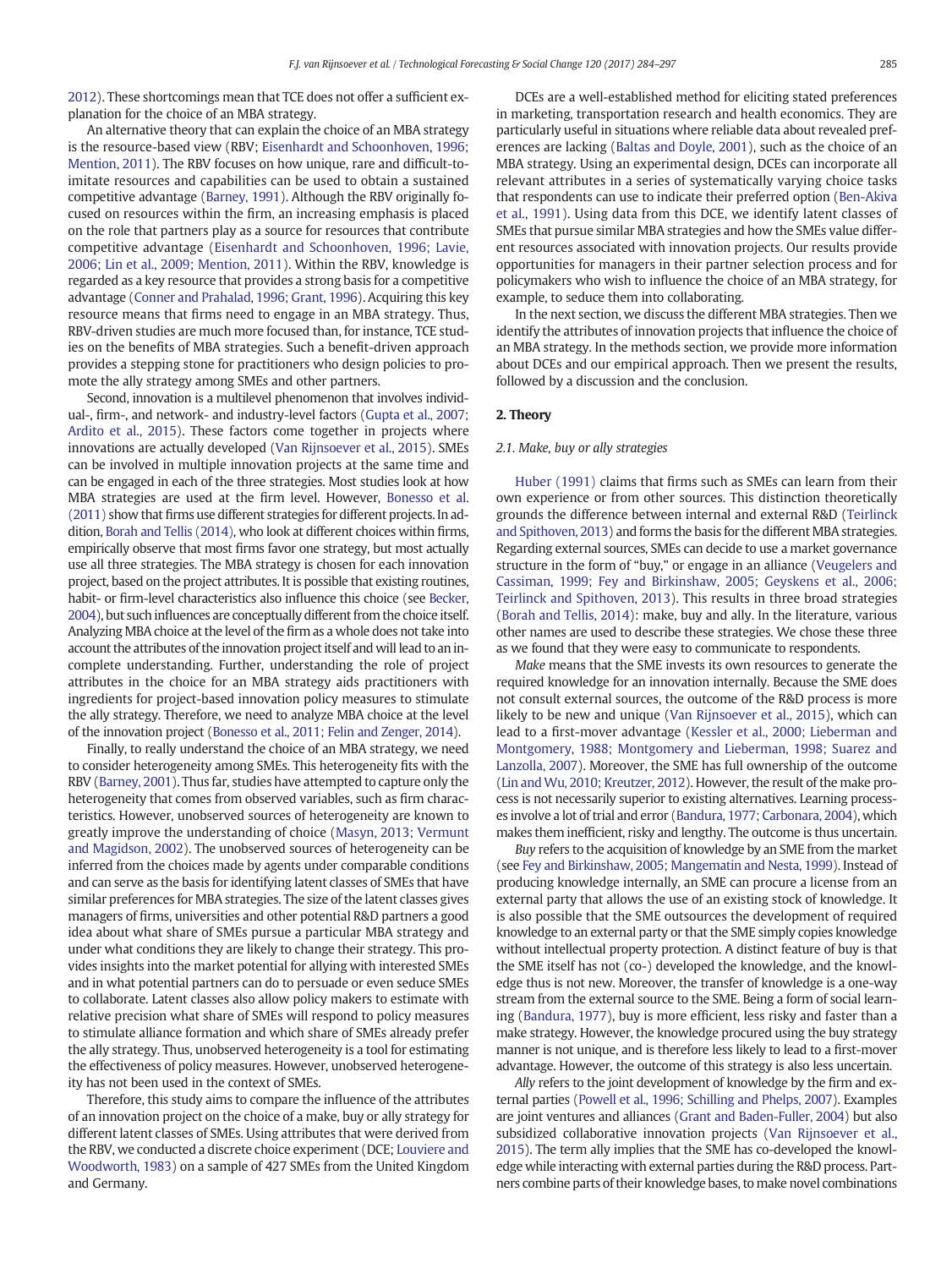[\(Lin and Wu, 2010\)](#page-13-0) that can lead to new knowledge and radical innovations ([Van Rijnsoever et al., 2015](#page-13-0)). Moreover, partners can share the costs and risks that are associated with innovation ([Powell et al., 1996;](#page-13-0) [Borah and Tellis, 2014; Antonioli et al., 2016](#page-13-0)). Ally is not necessarily a more efficient or faster strategy than make but is more likely to result in unique knowledge that can help with gaining a first-mover advantage. However, the benefits from this advantage, such as intellectual property, likely need to be shared between the collaborating parties.

Make, buy and ally are three fundamentally different strategies, each with its own strategic implications. These strategic implications are not set in stone but are tendencies that are derived from the strategic management literature. We argued that the first difference between make and ally and buy is that the latter does not result in new knowledge. Buy can lead to innovations new to the SME but usually does not lead to innovations that are radically new to the market. Thus, buy is not likely to lead to a first-mover advantage. The most risky strategy is the make strategy, as buy does not have the uncertainty of developing new innovations, and risks are shared between partners when allying. Buy, however, commonly has the shortest time to bring a product to the market, as no new knowledge needs to be developed.

#### 2.2. Attributes

We let the choice of an MBA strategy depend on how the SME values the attributes that are associated with an innovation project. Many attributes potentially influence the choice of an MBA strategy. A possible strategy would have been to translate the factors from TCE to attributes of the task. However, as explained in the introduction, the focus of TCE on cost-efficiency in terms of its transaction costs means that TCE does not offer a sufficient explanation in our case. Given that the RBV considers the strategic implications of each choice and provides room for understanding resource benefits, the RBV forms our starting point. These resources can be tangible, such as physical or financial capital, or intangible, such as knowledge or social capital [\(Amit and](#page-12-0) [Schoemaker, 1993; Del Canto and Gonzalez, 1999\)](#page-12-0).

In addition, this purely deductive approach might lead to the omission of important attributes and can lead to a lack of realism of the choice. In order to avoid this, we opted for a bottom-up approach to identify the attributes. We first reviewed the RBV literature and created a long list of potential attributes in the literature. Next, as is recommended in choice modeling (see [Kløjgaard et al., 2012](#page-12-0)), we conducted seven semi-structured 25- to 40-minute qualitative interviews with founders of young SMEs. The purpose of the interviews was to identify which attributes were deemed important by SMEs in their choice of an MBA strategy. As a lot is already known about relevant attributes and the interviews did not reveal any new attributes or levels, we limited ourselves to seven interviews. The interviews resulted in a better feeling for the considerations made by SMEs regarding an MBA strategy. Finally, after intense discussion, based on our literature review and the insights from the interviews, we chose the final list of nine attributes that gives a broad representation of the considerations for choosing an MBA strategy. The first four attributes are strategic aspects of MBA strategies as discussed in [Section 2.1.](#page-1-0) The second set of five attributes represents the different types of resources that can contribute to the competitive advantage of innovative SMEs ([Barney, 1991; Del Canto](#page-12-0) [and Gonzalez, 1999](#page-12-0)). The main outcomes of the R&D process are innovations, but during the R&D process, SMEs can acquire other beneficial resources, such as funding, intellectual property network contacts or specialized equipment. These resources are captured by the set of attributes. From the literature, we know that all nine attributes likely influence the choice of an MBA strategy. However, the literature does not provide insights into the relative size of these influences or how they differ among latent classes of SMEs. For this reason, we cannot formulate any hypotheses up front, and we explore this in the study. We now discuss each attribute and its levels (e.g., the values it can take). Moreover, we note when there is a theoretical reason to suspect that

certain attribute levels are fixed to an MBA strategy. In [Section 3.2,](#page-5-0) we discuss how we dealt with these interrelations empirically.

#### 2.2.1. Speed to market

The first attribute is speed to market, which refers to gaining a firstmover advantage [\(Kessler et al., 2000; Lieberman and Montgomery,](#page-12-0) [1988; Suarez and Lanzolla, 2007](#page-12-0)). Although this attribute is strategic and not often mentioned in the context of the RBV, speed to market was identified by [Wernerfelt \(1984\)](#page-13-0) in his seminal paper that forms one of the cornerstones of the RBV. Moreover, the attribute is fully compatible with a dynamic perspective on the RBV [\(Montgomery and Lieberman, 1998](#page-13-0)). A first-mover advantage means that the first firm that brings the innovation to the market will acquire an initial monopoly position for a (short) period of time [\(Grant and Baden-Fuller, 2004\)](#page-12-0). The initial monopoly allows the firm to set the price, acquire an initial market share, go down the learning curve and receive customer feedback earlier than competitors. However, first movers need to invest in maintaining their position; otherwise, competitors can overtake the first mover with relative ease by using a buy strategy [\(Teece, 1986](#page-13-0)). This is called a "second mover advantage" [\(Hoppe, 2000](#page-12-0)). Thus, the attribute has two levels: first mover and second mover. As explained in [Section 2.1,](#page-1-0) make and ally strategies are more likely to have this first-mover advantage. Therefore, this attribute is fixed to a first mover. The buy strategy is fixed to a second mover.

#### 2.2.2. Risk

The attribute risk refers to the certainty that the innovation project will achieve the expected results (see [Sitkin and Pablo, 1992](#page-13-0)). Innovation is characterized as an uncertain and risky process [\(Ozer, 2007; Verworn,](#page-13-0) [2009](#page-13-0)). Moreover, risk has consistently been shown to be important in organizational decision-making [\(Greve, 1998; Sitkin and Pablo, 1992\)](#page-12-0). The choice to engage in innovation is to a large extent determined by the risks and uncertainties associated with a project [\(Bloom and Milkovich, 1998;](#page-12-0) [Van Rijnsoever et al., 2012; Rosenkopf](#page-12-0) and McGrath, 2011; Slevin, 1971), which is why we include it in our model. The attribute has two levels: low risk and high risk. Based on [Section 2.1](#page-1-0), the make strategy is high risk, while buy and ally are low risk.

#### 2.2.3. Development time

The development time of a new innovation varies greatly by sector. For small software applications, it can be as short as several weeks to a few months ([Boudreau, 2012\)](#page-12-0). In contrast, the development time in biotechnology is around 10 to 12 years [\(Pisano, 2006](#page-13-0)). Longer development times imply more costs without returns, and larger risks that a competitor will launch a similar product. This jeopardizes the chances of gaining a first-mover advantage. Being able to develop innovations faster depends on the firm's capabilities and can be a source of a competitive advantage [\(Verona, 1999](#page-13-0)). This places development time within the conversation of the RBV. Some MBA strategies are more timeconsuming than others. The attribute therefore has two levels: short development time and long development time. For make and ally, the development time is long; for buy, the time is short (see [Section 2.1](#page-1-0)).

#### 2.2.4. Knowledge source

An external R&D strategy requires an external party that serves as knowledge source from which the SME can buy, or with which it can ally. The increase in the external focus of the RBV has made it necessary to also take into account partners that can contribute resources [\(Eisenhardt and Schoonhoven, 1996; Lavie, 2006](#page-12-0)). Potential knowledge sources relevant to innovation development have already been identified in the open innovation literature ([Chesbrough, 2003](#page-12-0)) and are relevant to the RBV. Examples are suppliers, customers, competitors, research institutions and universities, as well as other organizations in different industries [\(Huizingh, 2011; Nieto and Santamaría, 2007; Van Rijnsoever et al.,](#page-12-0) [2013\)](#page-12-0). These sources operate in different institutional environments [\(Boon et al., 2014; Etzkowitz and Leydesdorff, 2000; Van Looy et al.,](#page-12-0) [2006\)](#page-12-0). Universities, for example, are pressured to develop knowledge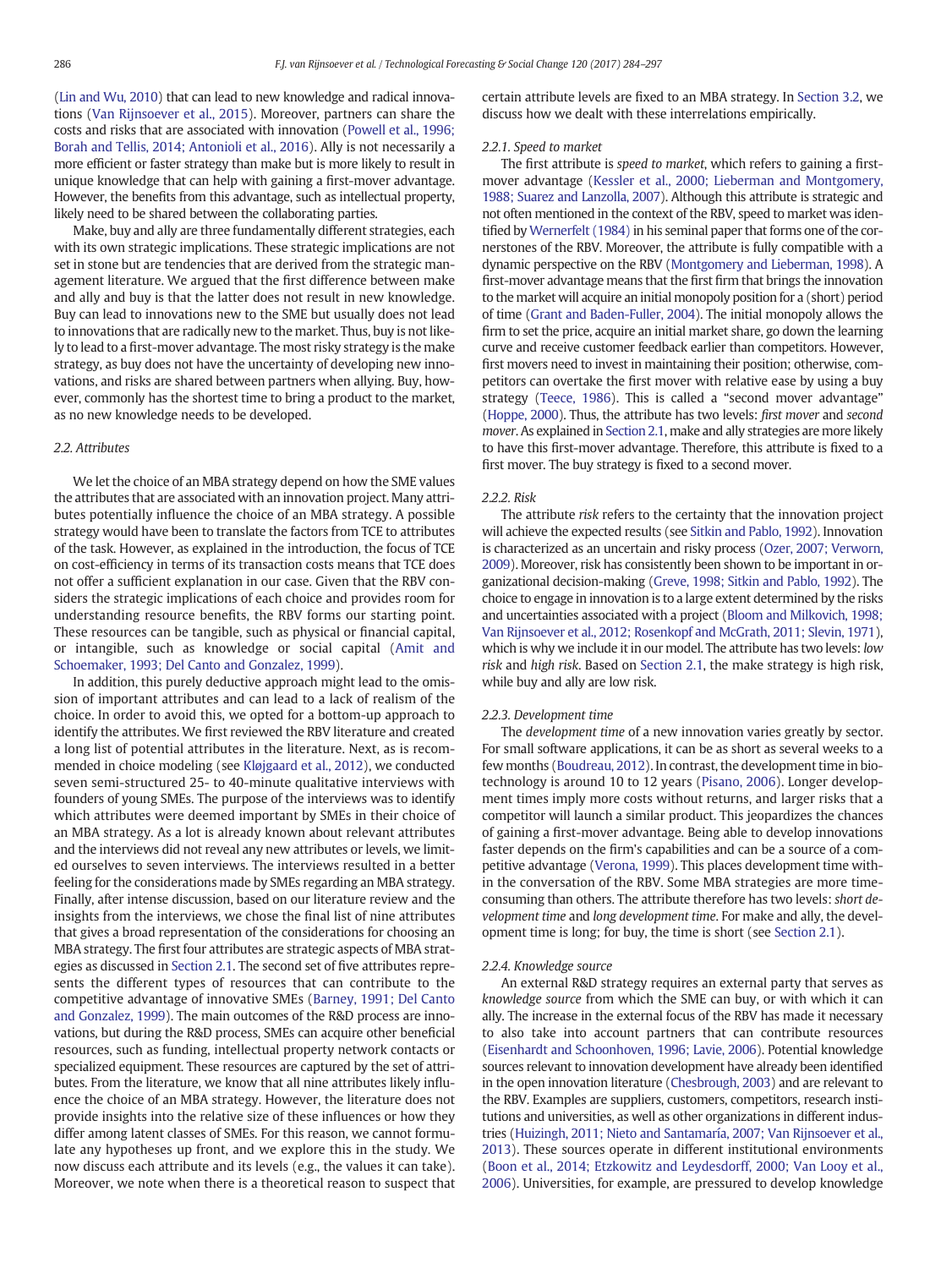that is publishable in scientific journals, while SMEs need to develop knowledge that is commercially exploitable. For this reason, universities are more likely to possess basic knowledge, while firms are likely to have more applied knowledge [\(Laursen and Salter, 2004](#page-13-0)). The knowledge source is an important part in the choice of an MBA strategy [\(Kleinknecht and Reijnen, 1992; Miotti and Sachwald, 2003](#page-12-0)) as it influences the performance of R&D [\(Fey and Birkinshaw, 2005; Laursen and](#page-12-0) [Salter, 2006\)](#page-12-0). We distinguish the following six levels for this attribute: supplier, competing firm, noncompeting firm, buyer, university or public research institution and private research institution. By definition, make has no level at all. For buy and ally, these levels are not fixed.

#### 2.2.5. Intellectual property

Intellectual property (IP) is intangible, but it can be a key resource for the SME as an outcome of the innovation process. IP provides the legal protection that prevents other parties from using or imitating the innovation [\(David, 1993; Hagedoorn, 2003; Verspagen, 2006\)](#page-12-0). This, in turn, enables the patent holder to increase the commercial benefits of the innovation. IP rights can be fully owned by a single firm, but alliance partners can also share IP rights, for example, through joint patenting [\(Hagedoorn, 2003](#page-12-0)). Moreover, the IP holders can set the terms under which others can use the knowledge that is covered by the IP, for example, through licensing ([Braga et al., 2000\)](#page-12-0). However, IP is not always important (see [Cohen et al., 2000\)](#page-12-0). In some sectors, firms rely on alternative ways to protect their knowledge, such as secrecy. This can be because of the high costs associated with applying and defending a patent, or because the knowledge is simply not patentable. Consequently, the attribute has four levels: full ownership, licensed IP, shared IP and free IP. For the make strategy, the level is fixed at full ownership. For the external R&D strategies (buy and ally), the exact IP rights have to be negotiated [\(Hagedoorn, 2003\)](#page-12-0); therefore, they are not fixed.

#### 2.2.6. Office and specialized equipment

When SMEs ally with other parties, the SMEs can, in some instances, get access to physical resources [\(Lin et al., 2009\)](#page-13-0). For example, incubators or science parks can facilitate collaboration by providing SMEs with office space near potential collaboration partners ([Lindelöf and](#page-13-0) [Löfsten, 2003](#page-13-0)). Another benefit of an ally can be access to specialized equipment that is necessary to develop the innovation, but that the SME would otherwise not be able to use [\(Chan and Lau, 2005](#page-12-0)); examples include laboratory space [\(Mian, 1997\)](#page-13-0) and mainframe computers [\(Hisrich and Smilor, 1988\)](#page-12-0). Thus, this attribute has four levels: none, office, specialized equipment and office and specialized equipment. Because these benefits can result only from an ally, the levels for make and buy are fixed at none for this attribute.

#### 2.2.7. Social network

Social networks are often considered a key intangible resource that explains the success of the innovation process [\(Adler and Kwon,](#page-12-0) [2002](#page-12-0)). A large and heterogeneous social network allows the SME access to resources the company does not have internally [\(Davidsson and](#page-12-0) [Honig, 2003](#page-12-0)). This network can be for the current innovation project, but these contacts can also be used to gain resources in future projects [\(Granovetter, 1973; Jack, 2005\)](#page-12-0). Moreover, social networks help the SME gain legitimacy ([Rao et al., 2008; Van Rijnsoever et al., 2014](#page-13-0)). SMEs can expand their social network by being introduced to connections of their partners in the external R&D process. Following [Laursen and Salter \(2004\),](#page-13-0) we distinguish between scientific actors (universities, public or private knowledge institutions) and business actors (suppliers, competitors or noncompeting firms) of which the network can consist. Consequently, the attribute has four levels: none, scientific network, business network and scientific and business network. The levels for make and buy are set at none for this attribute.

#### 2.2.8. Training and coaching

Human capital is the stock of employee skills within the firm ([Wright](#page-13-0) [et al., 2001](#page-13-0)). Educational level, experience with management and entrepreneurship are important intangible human capital factors that influence the success of entrepreneurs ([Davidsson and Honig, 2003; Robinson and](#page-12-0) [Sexton, 1994\)](#page-12-0) and established firms ([Hitt et al., 2001\)](#page-12-0). In addition, regarding innovation these human capital factors are important. To strengthen human capital, SMEs can choose to hire additional employees. However, SMEs often have limited resources, which often exclude hiring as an option. Alternatively, SMEs can invest in strengthening the human capital of their existing workforce through training and coaching [\(Kutzhanova et al., 2009](#page-12-0)). Training refers to collective learning processes via workshops and master classes. Coaching takes place on an individual basis. Thus, this attribute has four levels: none, training, coaching and training and coaching. Because human capital investments require interaction between the SME and another actor, the levels for make and buy are fixed at none for this attribute.

#### 2.2.9. Funding model

The financial costs of R&D can be between zero and up to around  $\epsilon$ 1 billion ([Pisano, 2006](#page-13-0)). There are several funding models to cover these expenses. First, the SME can invest its own resources in the project. However, external capital can also be attractive, for example, when internal funds are insufficient, to reduce risks or because of favorable regulations. A second finance model that is attractive to SMEs and entrepreneurs is to gather investments from "friends, family and fools" [\(Kotha and George, 2012\)](#page-12-0). However, this funding source is often limited in size, and the entrepreneur places the well-being of those who are close to him or her at risk. A third alternative is borrowing money with interest from a bank. A well-known problem with loans is that banks are often risk averse and prefer physical assets to secure the loan in case of bankruptcy [\(Hall, 2002\)](#page-12-0); not all SMEs have these assets. A fourth mode is turning to external investors, such as venture capitalists or angel investors. Such investors are often willing to take more risks than banks and can offer the SME valuable advice (see [Sapienza](#page-13-0) [and Gupta, 1994\)](#page-13-0). However, investors ask for high returns on their investment, and often demand shares of the company or some form of control [\(Hellmann, 1998](#page-12-0)). Fifth, many governments invest in R&D by providing subsidies or tax benefits to innovative SMEs ([Nooteboom](#page-13-0) [and Stam, 2008\)](#page-13-0). Examples are the European Framework Programs and the Small Business Innovation Research (SBIR) program in the United States. Although governments often ask little in return, SMEs can experience a high administrative burden in obtaining these funds [\(Barajas](#page-12-0) [et al., 2012; Faber et al., 2016](#page-12-0)). A sixth and new way to finance R&D is crowdfunding. Crowdfunding is "an initiative undertaken to raise money for a new project proposed by someone, by collecting small to medium-size investments from several other people" ([Ordanini et al.,](#page-13-0) [2011, p. 444\)](#page-13-0). These donations are usually raised over the Internet. Crowdfunding enables a broad audience to make a specific innovation possible. A downside of crowdfunding is that the project has to compete with other ideas, which makes the outcomes uncertain. Moreover, the SME has to disclose part of the innovative idea publicly to obtain funds. Overall, this attribute thus has six levels: own investment, friends and family, bank loans, investor, government subsidy and crowdfunding.

#### 2.3. Observed SME characteristics

SME characteristics can also influence the choice of a specific MBA strategy. We consider the past use of an MBA strategy and the SME's existing knowledge as SME characteristics. The past use of an MBA strategy fits with the idea of organizational Learning. This theory argues that the choice of an MBA strategy is likely the result of accumulated organizational practices ([Greve, 2003; Levitt and March, 1988](#page-12-0)) of which the successful ones are stored in routines ([Becker, 2004; Van Rijnsoever et](#page-12-0) [al., 2012](#page-12-0)). These routines make SME behavior more efficient [\(Argote](#page-12-0) [and Epple, 1990; Epple et al., 1991\)](#page-12-0) but limit the SME's degrees of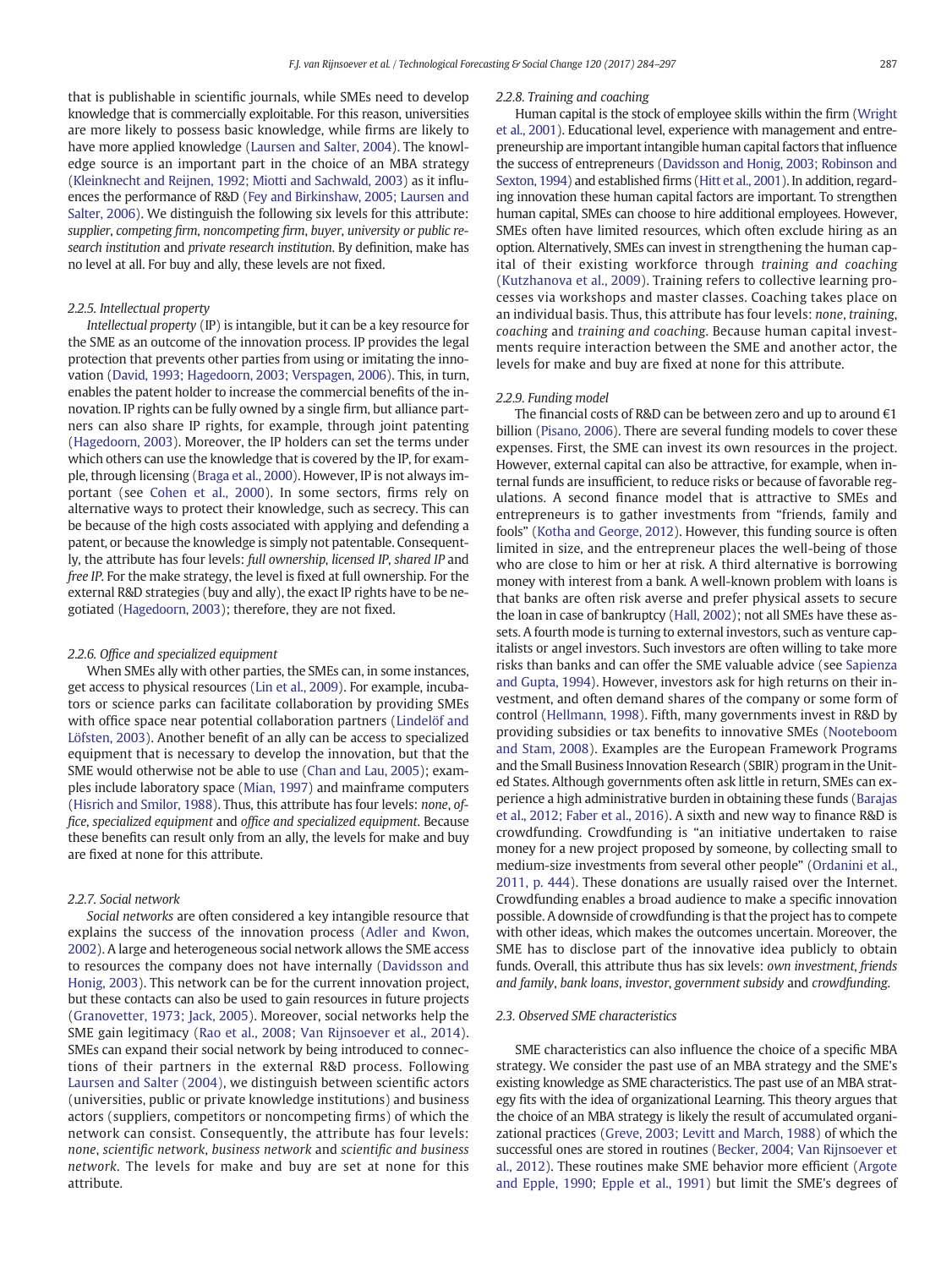freedom to change their existing strategy, because SMEs have to unlearn one strategy and relearn another [\(Betsch et al., 2004](#page-12-0)). [Borah and Tellis](#page-12-0) [\(2014\)](#page-12-0) have shown that most firms favor one strategy. This argument is compatible with the RBV, although within the RBV the argument is somewhat eclectic. It claims that firms are unlikely to change strategy because resources are mobile to a limited extent ([Barney, 2001; Wernerfelt,](#page-12-0) [1984](#page-12-0)), because dynamic capabilities might be underdeveloped [\(Teece et](#page-13-0) [al., 1997](#page-13-0)), and consequently, a SME's strategy is constrained by the firms' resources and capabilities. We consider past use of an MBA strategy to be an important covariate that can help explain choice.

In addition, to engage in external R&D, SMEs need to have a knowledge base that gives a sufficient absorptive capacity [\(Cohen and](#page-12-0) [Levinthal, 1990\)](#page-12-0) and combinative capabilities [\(Kogut and Zander, 1992\)](#page-12-0). Otherwise, the SME will be unable to accumulate, interpret and integrate the external knowledge. To this end, SMEs need to have a sufficient knowledge base and be sufficiently large. Therefore, we take into account the SME's current innovative performance and size. This argument fits with the RBV claim that the current resource stock influences the external acquisition of resources ([Eisenhardt and Schoonhoven, 1996\)](#page-12-0).

#### 2.4. Unobserved heterogeneity among SMEs

Conventional deductive research usually formulates hypotheses between attributes and preferred options, which can be tested with some form of regression analysis. However, it is possible that these relationships vary according to observed characteristics of the SME or its environment. These preferences can also be explained by sources of heterogeneity that are unobserved but that can be inferred from the choice behavior of agents [\(Vermunt and Magidson, 2002\)](#page-13-0). The unobserved characteristics are not measured directly but are inductively inferred from the data. Based on the firms' choices, agents such as SMEs can be clustered into latent classes with similar preferences for an MBA strategy. Latent classes often explain a large amount of preference heterogeneity [\(Hensher et al., 2005](#page-12-0)). The observed characteristics can be used to describe these latent classes.

#### 3. Discrete choice experiment

We model the influence of the attributes on the choice of an MBA strategy in a random utility theory (RUT) framework [\(Manski, 1977;](#page-13-0) [McFadden, 1974\)](#page-13-0). According to RUT, each individual i attaches a certain amount of utility  $U_{ij}$  to each *j* alternative, in our case the MBA strategy. This utility consists of an observed component  $V_{ii}$  and an unobserved random component part  $\varepsilon_{ii}$ :

$$
U_{ij} = V_{ij} + \varepsilon_{ij} \tag{1}
$$

The observed component  $V_{ii}$  is comprised of the attributes that are associated with alternative j and respondent characteristics that explain the choice. The error component  $\varepsilon_{ij}$  captures the unobserved factors that influence the choice, such as latent classes. Because  $\varepsilon_{ii}$  is stochastic by nature, the final choice of alternative  $j$  is represented as a probability.

This model was tested through a DCE ([Louviere and Woodworth,](#page-13-0) [1983\)](#page-13-0). In a DCE, respondents receive a questionnaire that contains a series of choice tasks. Each choice task has a number of alternatives from which respondents can select their preferred option. Respondents base their choices on the levels of the attributes that are associated with each alternative. These attribute levels vary systematically over the choice tasks and different questionnaire versions, in such a manner that the overall DCE contains an experimental design in which the correlations between the attributes are minimized.

As a research design, DCEs have three major advantages over conventional cross-sectional surveys. First, DCEs have a high internal validity. The experimental design ensures that attribute levels have little to no correlation with each other, which makes it possible to assess the relative influence of each attribute on the choice of an alternative without any confounding factors. Thus, DCEs give the researcher direct insight into how attributes can be manipulated to influence choice [\(Aguinis](#page-12-0) [and Bradley, 2014](#page-12-0)). Second, because the levels of the attributes are given by the experimental design, DCEs do not suffer from common method bias (see [Podsakoff et al., 2003\)](#page-13-0). Third, because each respondent receives multiple-choice tasks, DCEs allow identification of unobserved latent classes of respondents with similar choice patterns (see [Vermunt](#page-13-0) [and Magidson, 2002](#page-13-0)). Thus, DCEs can capture an additional source of heterogeneity, next to the observed respondent characteristics that are usually measured in cross-sectional surveys. A downside of DCEs is that they measure stated preferences or intended behavior instead of revealed preferences or actual behavior. However, research has shown that DCEs can be used to successfully forecast revealed preferences [\(Adamowicz et al., 1994; Ben-Akiva et al., 1994\)](#page-12-0) or strategic decisions for innovation ([Van Rijnsoever et al., 2012\)](#page-13-0).

DCEs were originally designed to elicit preferences from consumers. However, they have also been applied to understand organizational behavior, such as retail strategies from managers [\(Oppewal et al., 2000\)](#page-13-0), the preferences for alternative fuel vehicles by local governments ([van](#page-13-0) [Rijnsoever et al., 2013](#page-13-0)) or networking preferences of food SMEs [\(Lefebvre et al., 2014\)](#page-13-0). However, when applying DCEs to organizations, it is important to take into account that respondents are part of an organization in which decisions are the results of negotiation processes and power plays ([Cyert and March, 1963; March, 1994](#page-12-0)). Therefore, respondents need to be considered as informants who accurately predict the behavior of their organization [\(Oppewal et al., 2000](#page-13-0)). To obtain reliable results, it is important that these informants have sufficient insight into how the organizational decision process works. Therefore, it is often better to survey respondents who are involved in making strategic decisions. Moreover, reliability increases as the influence a respondent has over an organizational decision process becomes larger, because the respondent becomes more an informant about his or her own behavior instead of the organization. Finally, reliability is likely to increase when the organization is smaller ([Van Rijnsoever et al., 2012\)](#page-13-0). Smaller organizations are less inert than large organizations ([Hannan and Freeman,](#page-12-0) [1984](#page-12-0)), which means that smaller firms are better able to implement changes that follow from strategic decisions stated by management.

#### 3.1. Data collection

We collected data among entrepreneurs or former entrepreneurs that founded or owned innovating small- or medium-sized manufacturing firms. Data were collected via an online business-to-business panel of a large European marketing agency. The sectors were selected according to the Eurostat classification based on NACE codes ([Eurostat, 2009\)](#page-12-0). Respondents were surveyed in the United Kingdom (UK;  $n = 284$ ) and Germany ( $n = 143$ ). These countries are two of the major economies in the European Union, but they operate under different institutional regimes, $1$  which leads to differences in how the innovation process operates ([Hall and Soskice, 2001](#page-12-0)). By sampling from two different countries, we increase the external validity of our results. However, the response per country was limited by the number of potential respondents in its panel. To correct for this, the SMEs in our sample were weighted according to the occurrence in the population of manufacturing SMEs in their respective countries in 2011 (see [Eurostat, 2013](#page-12-0)). Thus, the weight ratio between UK and German SMEs was set at 0.565 to 1.864 with a mean of 1.

The average age of the respondents ranged between 22 and 70 years (mean  $= 51.0$ ); most (89.5%) were male. Three quarters (76.4%) of the respondents was the chief executive officer (CEO) of the firm, 12.9% was the chief financial officer (CFO), 12.2% was the chief marketing officer (CMO), 16.4% was the chief technical officer (CTO) and 8.0% claimed to fulfill some other position. Note that one person can hold multiple board positions. This result demonstrates that the respondents in this sample are suitable informants for their firm. The average firm age

 $1$  In political economy, the United Kingdom is often characterized as a "liberal market" economy, while Germany is often seen as a "coordinated market" ([Hall and Soskice, 2001\)](#page-12-0).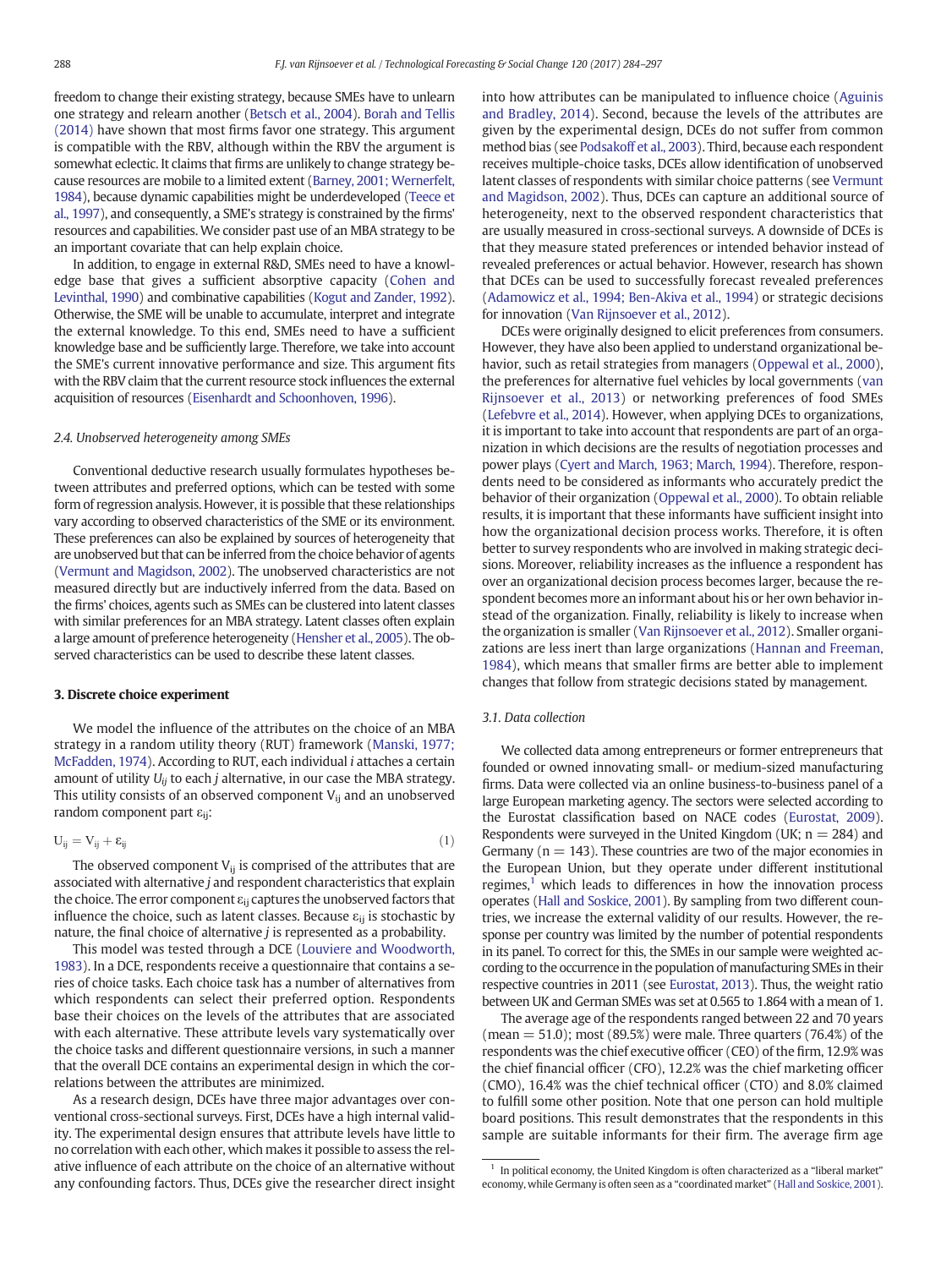<span id="page-5-0"></span>ranged between 1 and 42 years (mean  $= 10.24$ ), while the size ranged between 0 and 400 full-time employees (mean  $= 29.70$ ). However, this distribution was negatively skewed due to outliers. The 5% trimmed mean of size was 18.19 full-time employees. Filling out the questionnaire took approximately 20 min. For their participation, the respondents received a small monetary reward.

#### 3.2. Experimental design

The first part of the questionnaire consisted of the DCE. Respondents were asked to imagine that their enterprise needed to acquire knowledge for research and development to bring an innovative idea to a proof of concept for their market. Respondents received a series of choice tasks containing three alternatives with systematically varying attribute levels. Before the choice tasks were given, respondents received instructions about how the DCE works, the attributes in the choice tasks and the associated levels. This information is given in [Appendix A.](#page-10-0) We used the terms internal R&D, buy and collaborate instead of make, buy or ally, as they were deemed clearer for respondents. For each choice task, the following question was posed: Given the following conditions, which of the following strategies would your enterprise most likely pursue to acquire knowledge to research a new innovative idea to a proof of concept in your current market?

After reading the instructions, respondents proceeded to the choice tasks. Because of the complexity, each task contained a link to a pop-up screen on which the attributes were again explained. [Appendix B](#page-11-0) shows an example choice task. To make the risk attribute more realistic for the respondents, we operationalized low risk as a more than 50% chance that the project would succeed. High risk implied a less than 50% chance of success. We made the development time sector specific by enquiring about the average time to develop an innovation in the respondent's specific sector. A short development time was operationalized as completing the project in half that time. A long development time meant the industry average. We restricted the IP attribute to patenting. The reason is that it is a common and effective way to protect IP in manufacturing, and it was easy to comprehend for respondents.

An important topic to consider when constructing a DCE is the effect of labeling alternatives [\(De Bekker-Grob et al., 2010; Hensher et al.,](#page-12-0) [2005](#page-12-0)). Alternatives in a choice task can be labeled with, for example, a brand, product or technology name. In the case of a labeled task, respondents base their choice not only on the attribute levels given in the task. They can also infer (accurately or not) attributes from the label, or they can experience certain emotions that influence their decision state [\(Loewenstein et al., 2001\)](#page-13-0). Thus, the label can greatly influence choice. In our case, it is possible that the respondents are influenced by the name of the MBA strategy, as it makes an alternative more realistic to them. Although realism is clearly a desirable feature of a choice task, the downside of labeling alternatives is that certain attribute levels are nested in an MBA strategy, as was described in the theory section. Without independence between the label and the attribute levels, it is impossible to separate the effect of individual attribute levels from that of the label.

To control for this problem, the respondents were randomly assigned to an unlabeled condition and a labeled condition. The alternatives in the choice tasks of the unlabeled condition contained all nine attributes, but the name of the MBA strategy was omitted. In the labeled condition, the name of the MBA strategy was given for each alternative, and the levels of the attributes were fixed according to the MBA strategy.

Both conditions contained 72 choice tasks that were blocked over eight questionnaire versions to which respondents were randomly assigned. The attribute levels varied in such a manner that all choice tasks and questionnaire versions added up to a fractional orthogonal design (e.g., attributes were uncorrelated). Respondents in the unlabeled condition received eight or 10 choice tasks, while respondents in the labeled condition received nine choice tasks.

We measured the time it took a respondent to complete each choice task. We removed 10 observations from the data (0.1%) that took longer than 1500 s  $(25 \text{ min})^2$  to complete as we deemed the observations unrealistic. After we removed these observations, the average time to complete a task was  $31.02$  s (SD = 48.67). Respondents in the labeled condition needed, on average, 27.51 s, which made them significantly faster ( $p < 0.001$ ) than the respondents in the unlabeled condition where the average was 34.55 s. This is because the label could serve as a heuristic cue. In addition, there were fewer varying attributes as some were nested in the MBA strategy.

#### 3.3. Measurement of SME characteristics

In addition to the DCE, respondents were asked to report a series of SME characteristics. We measured past use of an MBA strategy with various knowledge sources. This measures the SME's past behavior and thus can indicate whether the SME has already developed routines for a strategy. Past R&D activities, patent stock, product innovations and firm size were measured as indicators of the knowledge base (see [Cohen and](#page-12-0) [Levinthal, 1990; Meeus et al., 2004\)](#page-12-0). The measures and their frequencies are reported in [Table 1](#page-6-0).We also tested the effects of factors external to the SME, such as industry, but they did not give significant results. To save degrees of freedom, these external factors were not included in our models.

#### 3.4. Analysis

We analyzed our data via a latent class analysis using the Latent Gold program. This software is specifically designed to analyze choice models and has been demonstrated to outperform other programs when it comes to identifying latent classes [\(Haughton et al., 2009\)](#page-12-0). Before our analyses, we pooled the observations from both conditions (labeled and unlabeled) together in one data set. The total number of observations in the data was 12804; 6390 (49.9%) observations were from the unlabeled condition.

The dependent variable in the latent class model was the choice a respondent made for an alternative in a choice task. Because the choice tasks forced respondents to give the most likely and least likely alternatives, we were able to construct a full ranking per task (see [Flynn et al.,](#page-12-0) [2007](#page-12-0)). This ranking was predicted by the attribute levels of the alternatives. In the labeled condition, some attribute levels were nested in the MBA strategy; therefore, we included alternative specific constants for each MBA strategy that capture the variance from the label ([De](#page-12-0) [Bekker-Grob et al., 2010; Hensher et al., 2005](#page-12-0)). Through the attributes and alternative specific constants, we model the observed component Vij from RUT.

The unobserved heterogeneity in the sample comes from  $\varepsilon_{ii}$ , which was modeled by identifying latent classes. Respondents were assigned to these latent classes based on the extent to which they made similar choices (see [Vermunt and Magidson, 2002](#page-13-0)). Each latent class has its own set of estimators to predict the choice of an MBA strategy. To aid in the identification of latent classes, we added the labeling condition and country (UK or Germany) as a covariate to the model. Doing so takes into account the experimental conditions or sampling and controls for the fact that we nested some attributes in an MBA strategy. We used the Bayesian information criterion (BIC; [Schwarz, 1978](#page-13-0)) as a heuristic tool to determine the number classes [\(Greene and Hensher,](#page-12-0) [2003; Nylund et al., 2007; Roeder et al., 1999](#page-12-0)), where a lower BIC implies a better solution. Because the BIC penalizes the inclusion of additional parameters, a parsimonious solution is most likely favored. We explored solutions of between one and five latent classes using different model specifications.

 $^{\rm 2}$  This cutoff point was determined after we examined the distribution of the time to complete variable. Observations under 1500 s were quite frequent and distributed evenly, while observations that were longer than 1500 s were scarce and unevenly distributed.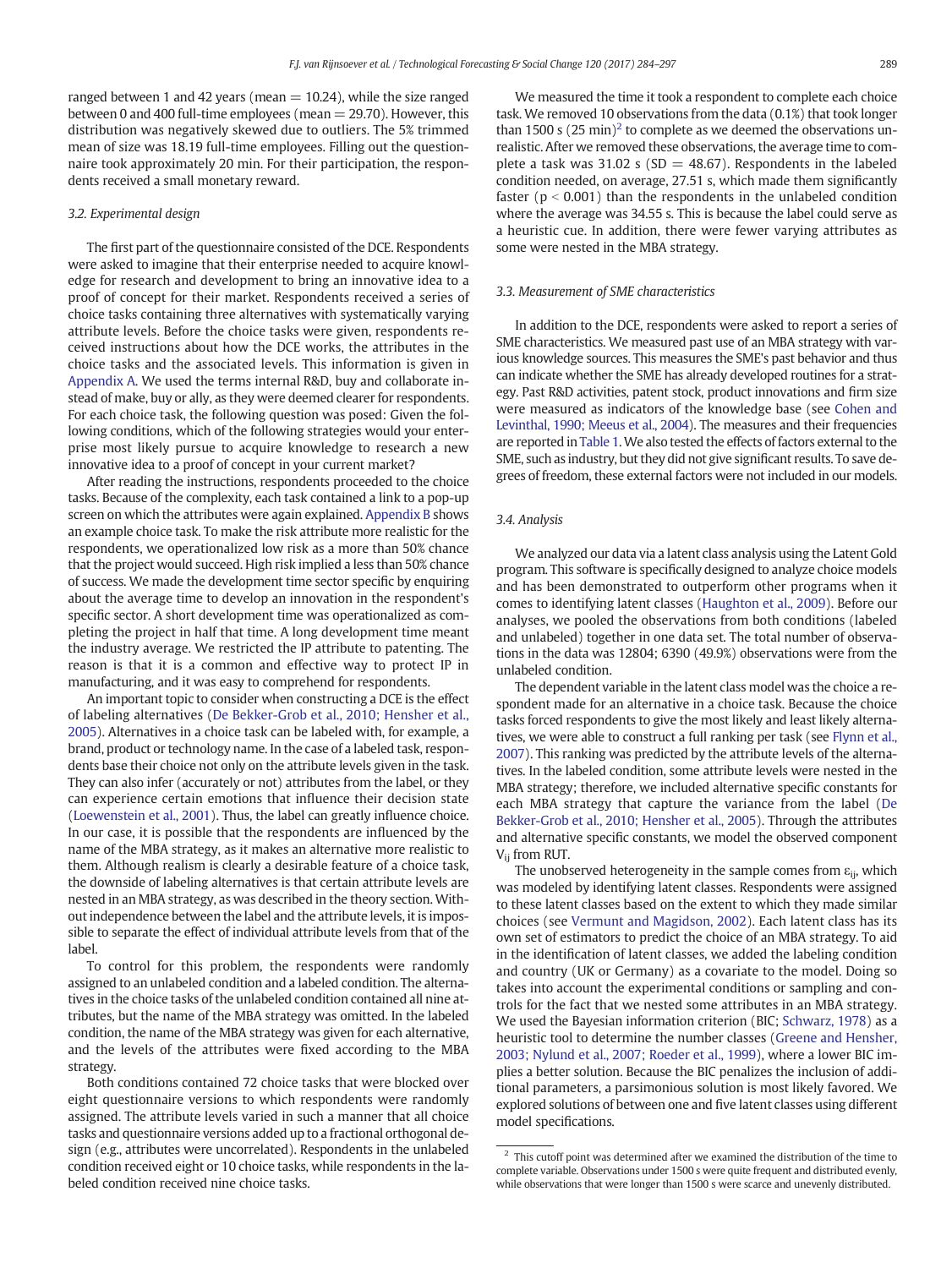#### <span id="page-6-0"></span>Table 1

Indicators and frequencies of SME characteristics.

| <b>SME</b><br>characteristic                            | Item (response categories)                                                                                                                                                                                    | Frequencies                                                                                                                                                                                                                                             |
|---------------------------------------------------------|---------------------------------------------------------------------------------------------------------------------------------------------------------------------------------------------------------------|---------------------------------------------------------------------------------------------------------------------------------------------------------------------------------------------------------------------------------------------------------|
| Past use of MBA<br>strategy with<br>knowledge<br>source | Please indicate the strategies<br>your company used for the<br>following external<br>technological knowledge<br>sources in the last three years.<br>(Buy, Ally, Not used)                                     |                                                                                                                                                                                                                                                         |
|                                                         | • Suppliers of equipment,<br>materials, components or<br>software                                                                                                                                             | Buy: 155 (36.3%), ally: 205<br>(48.0%), not used: 67 (15.7%)                                                                                                                                                                                            |
|                                                         | • Competing firms inside your<br>sector<br>• Noncompeting firms outside<br>vour sector<br>• Prospective customers or<br>users of your product<br>• University, other higher<br>education institutes or public | Buy: 28 (6.6%), ally: 164<br>(38.4%), not used: 235 (55.0%)<br>Buy: 22 (5.2%), ally: 179<br>(41.9%), not used: 226 (52.9%)<br>Buy: 40 (9.4%), ally: 305<br>(71.4%), not used: 82 (19.2%)<br>Buy: 31 (7.3%), ally: 153<br>(35.8%), not used: 243 (56.9%) |
|                                                         | research institutes<br>• Private research institutes<br>that primarily conduct<br>applied contract research.<br>such as Frauenhofer                                                                           | Buy: 31 (7.3%), ally: 119<br>(27.9%), not used: 277 (64.9%)                                                                                                                                                                                             |
| R&D                                                     | Did your enterprise engage in<br>R&D activities to develop<br>knowledge in the past three<br>years? (No, Yes)                                                                                                 | No: 186 (43.3%), yes: 242<br>(56.7%)                                                                                                                                                                                                                    |
| Patent stock                                            | How many patents does your<br>firm own? $(0, 1-2, 3-10, >10)$                                                                                                                                                 | $0: 287(67.2%)$ , 1-2:76<br>$(17.8\%)$ , 3-10; 42 $(9.8\%)$ , >10;<br>22 (5.2%)                                                                                                                                                                         |
| Product<br>innovations                                  | How many new or<br>significantly improved<br>products has your enterprise<br>introduced in the last three<br>years? $(0, 1, 2, 3, >3)$                                                                        | $0: 159(37.2\%)$ , 1: 102 (23.9%),<br>$2: 81 (19.0\%)$ , 3: 42 (9.8%), >3:<br>43 (10.1%)                                                                                                                                                                |
| <b>Size</b>                                             | How many full-time<br>equivalents <sup>*</sup> (FTEs) does your<br>enterprise employ? (recoded<br>to micro $(0-10)$ , small<br>(11-50), medium (51-250),<br>medium-large (251-400))                           | Micro: 269: (63.0%), small:<br>100 (23.4%), medium: 50<br>$(11.7%)$ , medium-large: 8<br>(1.9%)                                                                                                                                                         |

Moreover, we explored whether scale classes could be identified. The idea behind scale classes is that respondents exhibit different degrees of consistency when making their choices. This consistency is based on the variance in responses [\(Magidson and Vermunt, 2007](#page-13-0)). Not taking scale into account can lead to a bias in model estimates [\(Sælensminde, 2001; Swait and Louviere, 1993](#page-13-0)). By clustering respondents who display a similar degree of consistency into one scale class, a correction for this bias can be added. We explored solutions of between one and four scale classes.We plotted the BIC against the number of scale classes. Using a scree-type analysis, we determined the optimal number of classes at the point where the curve leveled off (see [Masyn,](#page-13-0) [2013\)](#page-13-0).

Finally, we estimated a multinomial regression model in which we use the observed SME characteristics to predict the latent class membership of the previous model. In this way, we can identify SMEs in the latent classes by the firms' observed characteristics.

We report the [McFadden \(1974\)](#page-13-0) pseudo- $R^2$  as the model performance indicator. The Wald  $\chi^2$  indicates the relative importance of the attributes. The coefficients for each level are effects coded, which means that the effects are uncorrelated with the intercept and that the estimators add up to one ([Bech and Gyrd-Hansen, 2005](#page-12-0)).

#### 4. Results

[Table 2](#page-7-0) presents the outcomes of the latent class analysis. The BIC indicators revealed that a solution with four latent classes and two scale classes fitted the data best<sup>3</sup>. The McFadden pseudo- $R^2$  is 0.27, which indicates a good fit for a DCE ([Hensher et al., 2005\)](#page-12-0). Moreover, it is a major improvement over the fit of a simple one-class model that has a pseudo- $R<sup>2</sup>$  of only 0.03. This result confirms the notion that unobserved variables help to explain the heterogeneity in choices by SMEs.

All attributes are significant, but the Wald  $\chi^2$  shows that the largest influence on choice comes from the funding model, followed by risk, knowledge source and IP. Moreover, the experimental condition significantly influenced class membership, while country did not. For the first classes, the largest estimates come from MBA strategies, indicating that they are difficult to change. [Table 3](#page-8-0) displays the ranking of MBA strategies per latent class and the attributes that can change the preferred MBA.

[Table 4](#page-8-0) presents the results of the multinomial regression to predict class membership using the SME characteristics. The pseudo- $R^2$  is 0.15, which is acceptable. Using [Tables 2 to 4](#page-7-0), we describe the four latent classes by the attribute levels and SME characteristics that are significant.

Class 1, Externally oriented SMEs: This class values the external R&D strategies over make, and ally slightly over buy. This is the only class that finds a second-mover position more attractive than a firstmover position. Consistent with the preference for external R&D and being a second mover, this class prefers to take small risks only. Class 1 prefers to work with noncompeting firms as an external knowledge source, while competitors are least preferred. The class members are indifferent to the other knowledge sources. Of the resource endowments, class members find a business network and getting access to an office space attractive. However, they have no interest in combining office space with specialized equipment and are not interested in human capital resources. Finally, class members prefer to finance innovation through their own investments. Investors are seen as the most likely external alternative. Family and friends and crowdfunding are unlikely sources of funding. The SME characteristics show that SMEs ally with suppliers and buy knowledge from competitors and noncompetitors. Thus, the choice of an MBA strategy is largely consistent with the SME's current behavior. This class is least likely to conduct R&D itself and few SMEs hold more than 10 patents; most hold between three and 10. Finally, SMEs in class 1 are most likely medium sized. Class 2, Make SMEs: This class has a strong preference for make and a strong preference against buy. If a class 2 SME consults an external knowledge source, it is most likely a noncompeting firm. Universities and public research institutions are seen as the least likely sources. In line with these SMEs' internal orientation, they find full IP ownership important. None of the resource endowments positively influence the SMEs' choice of an MBA strategy, except for gaining access to a coach on an individual basis. Of all classes, this group has the strongest preference for using their own funds to finance innovation. [Table 3](#page-8-0) shows that the estimators that are significant for past use of MBA strategy indicate that SMEs in this class made the least use of external knowledge sources. Consistent with the choice of a make strategy, the SMEs in this class are most likely to already conduct R&D themselves. As a result, this class has a large share of SMEs that introduced more than three innovations on the market.

Class 3, Allying SMEs: This class has a strong preference for the ally strategy and against buy. Consistent with this, they prefer a firstmover advantage and like to take small risks. They prefer a shorter development time over a longer one, which is consistent with their preference to be a first mover. In line with other classes,

<sup>&</sup>lt;sup>3</sup> To further check how experimental condition influenced our results, we also specified a model in which experimental condition is used to predict the exact ranking of an alternative. This model gave similar results as the model presented here. It had a higher BIC, but no additional explanatory value. For these reasons, we choose not to present the model here.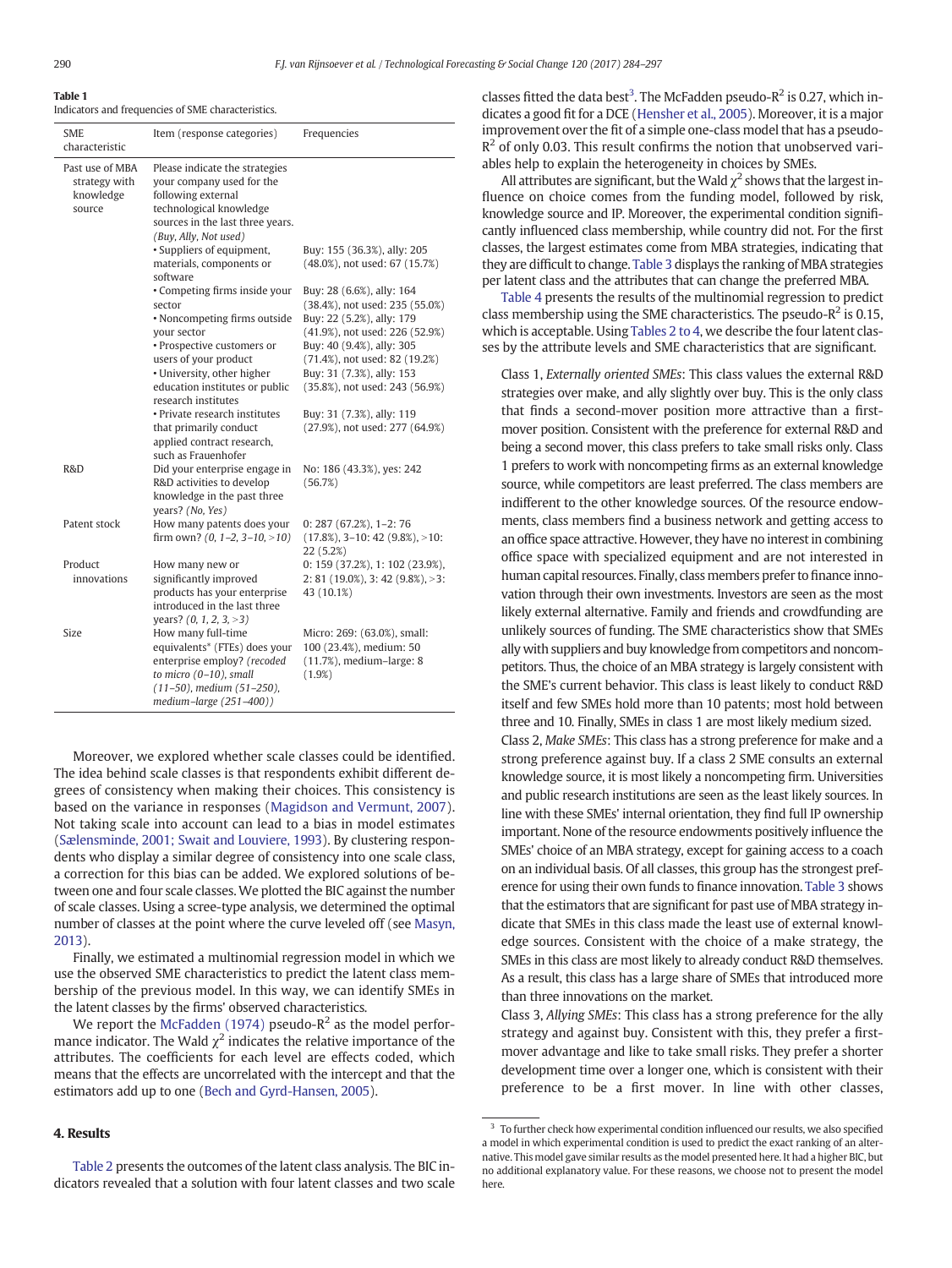#### <span id="page-7-0"></span>Table 2

Latent class model. Wald  $\gamma$ 2 indicates attribute importance, Wald  $\gamma$ 2 (= ) indicates attribute differences between classes. \*p < 0.05, \*\*p < 0.01, \*\*\*p < 0.001

| Attribute                            | Wald $\chi$ 2 | Sig.   | Wald $\chi$ 2 (=) | Sig.           | Level                          | $\beta$ class 1 Sig. |            | $\beta$ class 2 Sig. |            | $\beta$ class 3 Sig. |            | $\beta$ class 4 Sig. |                    |
|--------------------------------------|---------------|--------|-------------------|----------------|--------------------------------|----------------------|------------|----------------------|------------|----------------------|------------|----------------------|--------------------|
| Knowledge acquisition                | 53.66         | $***$  | 30.59             | $\ast\ast\ast$ | Make                           | $-8.08$              | $***$      | 16.93                | ***        | $-1.61$              |            | 0.75                 | $***$              |
| strategy                             |               |        |                   |                | Buy                            | 3.95                 | $\ast\ast$ | $-17.61$             | $***$      | $-8.16$              | $***$      | $-0.15$              |                    |
|                                      |               |        |                   |                | Ally                           | 4.12                 | $\ast\ast$ | 0.68                 |            | 9.77                 | $***$      | $-0.60$              | $***$              |
| Speed to market                      | 76.85         | $***$  | 76.40             | $***$          | First mover                    | $-0.33$              | $***$      | 0.03                 |            | 2.23                 | $***$      | 0.23                 |                    |
|                                      |               |        |                   |                | Second mover                   | 0.33                 | $***$      | $-0.03$              |            | $-2.23$              | $***$      | $-0.23$              |                    |
| Risk                                 | 133.85        | $***$  | 79.15             | $***$          | Small                          | 0.82                 | $***$      | 0.13                 |            | 2.24                 | $***$      | $-0.05$              |                    |
|                                      |               |        |                   |                | Large                          | $-0.82$              | $***$      | $-0.13$              |            | $-2.24$              | $***$      | 0.05                 |                    |
| Development time                     | 32.38         | $***$  | 30.20             | $***$          | Short                          | 0.00                 |            | $-0.12$              |            | 0.85                 | $***$      | 0.51                 | $\ast\ast$         |
|                                      |               |        |                   |                | Long                           | 0.00                 |            | 0.12                 |            | $-0.85$              | $***$      | $-0.51$              | $\ast\ast$         |
| Knowledge source                     | 96.24         | $***$  | 63.71             | $***$          | Buyer                          | 0.16                 |            | $-0.26$              |            | 0.28                 |            | 0.15                 |                    |
|                                      |               |        |                   |                | Competing firm                 | $-0.80$              | $***$      | 0.08                 |            | $-0.93$              | $\ast\ast$ | 0.04                 |                    |
|                                      |               |        |                   |                | Private research institute     | $-0.23$              |            | 0.22                 |            | 0.62                 | $\ast$     | $-0.46$              |                    |
|                                      |               |        |                   |                | Noncompeting firm              | 0.77                 | $***$      | 0.44                 | $**$       | 1.30                 | $***$      | $-0.27$              |                    |
|                                      |               |        |                   |                | Supplier                       | 0.17                 |            | 0.11                 |            | $-0.43$              |            | 0.33                 |                    |
|                                      |               |        |                   |                | University or public research  | $-0.08$              |            | $-0.59$              | $\ast$     | $-0.84$              | $\ast$     | 0.22                 |                    |
|                                      |               |        |                   |                | institute                      |                      |            |                      |            |                      |            |                      |                    |
| IP                                   | 86.06         | ***    | 76.48             | $***$          | No IP                          | $-0.16$              |            | $-0.20$              |            | 0.35                 |            | 0.18                 |                    |
|                                      |               |        |                   |                | Full ownership                 | 0.01                 |            | 0.96                 | $***$      | 1.53                 | $***$      | $-0.33$              |                    |
|                                      |               |        |                   |                | License IP                     | 0.15                 |            | $-0.38$              | $***$      | $-1.54$              | $***$      | 0.25                 |                    |
|                                      |               |        |                   |                | Shared IP                      | 0.00                 |            | $-0.38$              | $\ast\ast$ | $-0.35$              |            | $-0.10$              |                    |
| Network                              | 48.37         | ***    | 42.87             | $***$          | None                           | $-0.14$              |            | $-0.10$              |            | 0.96                 | $\ast\ast$ | $-0.36$              |                    |
|                                      |               |        |                   |                | <b>Business</b>                | 0.38                 | $**$       | 0.19                 |            | $-1.82$              | $***$      | 0.39                 |                    |
|                                      |               |        |                   |                | Scientific                     | $-0.23$              |            | 0.10                 |            | $-0.31$              |            | $-0.05$              |                    |
|                                      |               |        |                   |                | Scientific & business          | $-0.01$              |            | $-0.19$              |            | 1.18                 | $***$      | 0.01                 |                    |
| Office & specialized equipment 49.10 |               | ***    | 46.02             | $***$          | None                           | 0.00                 |            | 0.22                 |            | $-0.17$              |            | $-0.50$              | $\ast\ast$         |
|                                      |               |        |                   |                | Office                         | 0.34                 | $\ast\ast$ | 0.12                 |            | $-0.40$              |            | 0.07                 |                    |
|                                      |               |        |                   |                | Specialized equipment          | 0.02                 |            | $-0.30$              | $\ast$     | 0.93                 | $***$      | $-0.24$              |                    |
|                                      |               |        |                   |                | Office & specialized equipment | $-0.36$              | $***$      | $-0.04$              |            | $-0.36$              |            | 0.66                 | $***$              |
| Training & coaching                  | 49.91         | $***$  | 40.57             | $***$          | None                           | 0.33                 | $**$       | $-0.25$              | $\ast$     | $-0.97$              | $\ast\ast$ | $-0.20$              |                    |
|                                      |               |        |                   |                | <b>Training</b>                | $-0.28$              |            | 0.16                 |            | 1.43                 | $***$      | $-0.19$              |                    |
|                                      |               |        |                   |                | Coach                          | 0.12                 |            | 0.32                 | $\ast$     | $-0.26$              |            | 0.47                 | $\ast\ast$         |
|                                      |               |        |                   |                | Training & coach               | $-0.17$              |            | $-0.22$              |            | $-0.21$              |            | $-0.09$              |                    |
| Funding model                        | 207.07        | ***    | 181.68            | ***            | Own investment                 | 0.71                 | $***$      | 3.02                 | $***$      | 0.66                 | $\ast$     | $-0.27$              |                    |
|                                      |               |        |                   |                | Family & friends               | $-0.84$              | $***$      | 0.09                 |            | 0.90                 | $\ast$     | $-0.06$              |                    |
|                                      |               |        |                   |                | Investor                       | 0.44                 | $\ast\ast$ | $-0.47$              | $***$      | 0.43                 |            | $-0.19$              |                    |
|                                      |               |        |                   |                | Loan (bank)                    | 0.37                 |            | $-1.16$              | $***$      | $-2.06$              | $***$      | $-0.42$              | $\ast\ast$         |
|                                      |               |        |                   |                | Crowd funding                  | $-0.77$              | $***$      | $-0.97$              | ***        | $-2.51$              | $***$      | 0.72                 | $***$              |
|                                      |               |        |                   |                | Subsidy (government)           | 0.09                 |            | $-0.51$              | $\ast\ast$ | 2.59                 | $***$      | 0.22                 |                    |
| Task position                        | 48.75         | ***    | 35.45             | $***$          | Left                           | 0.06                 |            | 0.21                 | $\ast$     | 0.29                 |            | 0.63                 | $\ast\!\ast\!\ast$ |
|                                      |               |        |                   |                | Middle                         | 0.06                 |            | $-0.14$              |            | $-0.13$              |            | 0.77                 | $***$              |
|                                      |               |        |                   |                | Right                          | $-0.12$              |            | $-0.08$              |            | $-0.16$              |            | $-1.40$              | $***$              |
| Intercept                            | 9.50          | $\ast$ |                   |                |                                | $-0.19$              |            | 0.35                 | $* *$      | $-0.10$              |            | $-0.06$              |                    |
| Label                                | 34.54         | ***    |                   |                | Labeled                        | $-0.66$              | $***$      | $-0.12$              |            | $-0.04$              |            | 0.83                 | $\ast\ast\ast$     |
|                                      |               |        |                   |                | Unlabeled                      | 0.66                 | $***$      | 0.12                 |            | 0.04                 |            | $-0.83$              | $\ast\!\ast\!\ast$ |
| Country                              | 5.55          |        |                   |                | UK                             | $-0.09$              |            | 0.24                 |            | $-0.13$              |            | $-0.03$              |                    |
|                                      |               |        |                   |                | Germany                        | 0.09                 |            | $-0.24$              | $\ast$     | 0.13                 |            | 0.03                 |                    |
| $N$ (Class)                          |               |        |                   |                |                                | 102                  |            | 121                  |            | 92                   |            | 112                  |                    |
| McFadden R2                          | 0.27          |        |                   |                |                                |                      |            |                      |            |                      |            |                      |                    |
| Number of parameters                 | 126           |        |                   |                |                                |                      |            |                      |            |                      |            |                      |                    |
| Log-likelihood (LL)                  | $-5890.9201$  |        |                   |                |                                |                      |            |                      |            |                      |            |                      |                    |
| BIC (based on LL)                    | 12545.00      |        |                   |                |                                |                      |            |                      |            |                      |            |                      |                    |
|                                      |               |        |                   |                |                                |                      |            |                      |            |                      |            |                      |                    |

noncompeting firms are preferred knowledge sources. In addition, private research institutions are preferred, while competitors and universities are least preferred. If possible, this class wants to have full IP ownership. Consistent with their aversion against the buy strategy, SMEs in this class do not want to license IP. The network preferences for this class are difficult to interpret. SMEs prefer either a network that consists of scientists and businesses or no network at all, which indicates that only integrated networks are of added value to class 3. This preference seems inconsistent with the preference for allying and the aversion against using universities as a knowledge source. Further, access to specialized equipment and collective training can positively influence the choice of an MBA strategy. The most attractive funding model is government subsidies; as many subsidy instruments aim to promote the ally strategy, this finding is expected. Alternative finance models are family and friends or own investment. Loans from banks and crowdfunding are deemed unlikely. In line with the MBA strategy choice, these SMEs have allied in the past, mostly with noncompeting firms and customers. Many SMEs in this class hold no patents and have brought about three new products to the market. Finally, this class contains the largest firms in our sample but few medium-sized ones.

Class 4, Flexible SMEs: This class has the least pronounced preference for an MBA strategy. There is a slight preference for make strategy R&D and a small aversion against ally. Members prefer a short development time over a long one. Suppliers are the most preferred knowledge source, while private research institutions are least preferred. This group is not interested in gaining full IP, although the differences between estimators are modest here as well. When it comes to resource endowments, class 4 attaches a lot of value to office and specialized equipment and individual coaching. Moreover, this class is the only one that finds crowdfunding the most interesting funding model, while loans from a bank are least valued. [Table 3](#page-8-0) shows that consistent with their MBA strategy choice these SMEs allied less in the past, but they did acquire knowledge from customers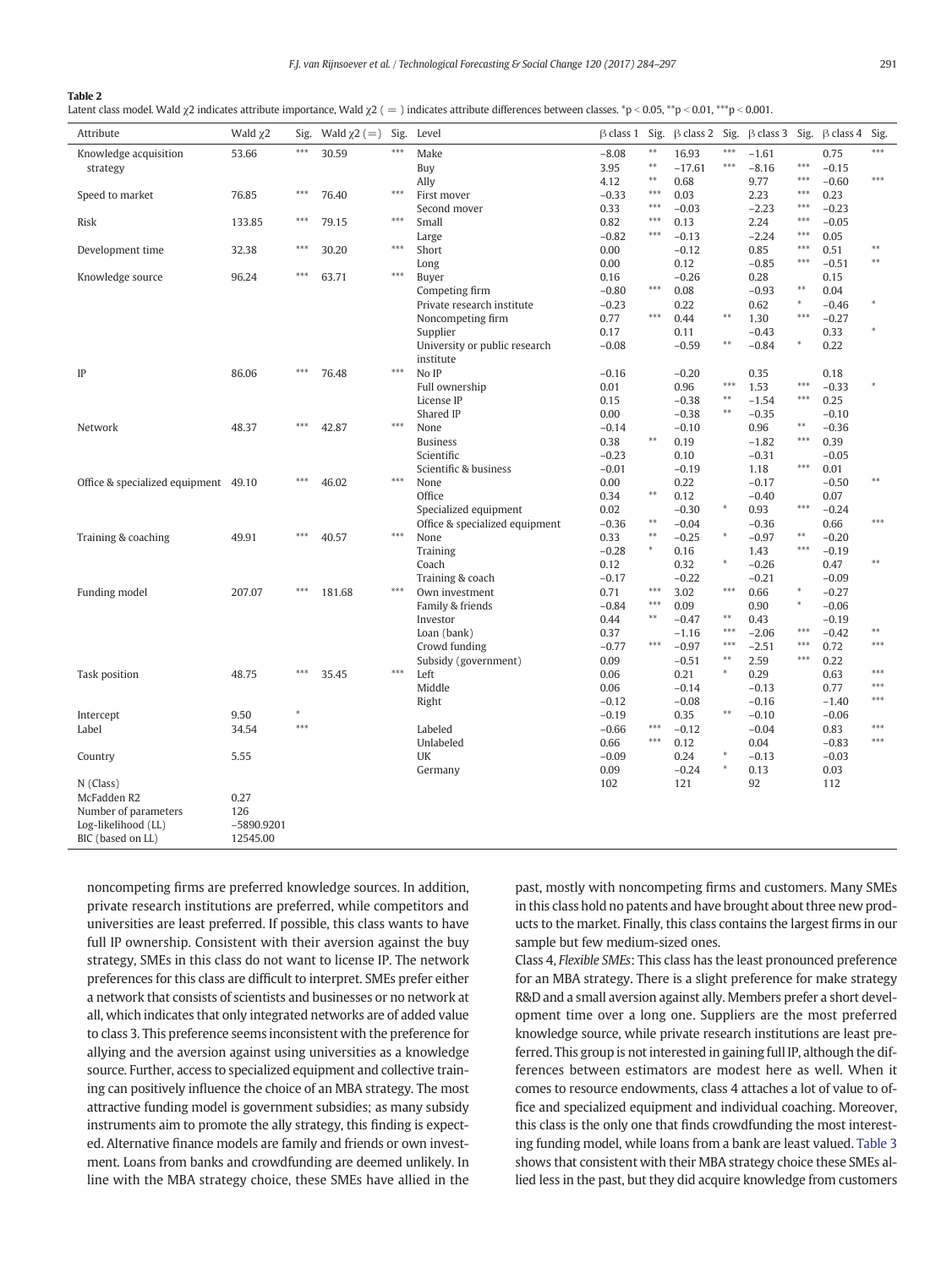#### <span id="page-8-0"></span>Table 3

Ranking of preferred MBA strategies per latent class and attributes levels that can change MBA strategies. +: Attribute increases utility; -: Attribute decreases utility.

|                                                              | Class $1 - externally$<br>oriented SMEs                                                                                                                                                                                                                                                                                                                                           | Class $2$ – make SMEs                                             | Class $3$ – allying SMEs                                          | Class 4 – flexible SMEs                                                                                                                                                                                                                                                                                       |
|--------------------------------------------------------------|-----------------------------------------------------------------------------------------------------------------------------------------------------------------------------------------------------------------------------------------------------------------------------------------------------------------------------------------------------------------------------------|-------------------------------------------------------------------|-------------------------------------------------------------------|---------------------------------------------------------------------------------------------------------------------------------------------------------------------------------------------------------------------------------------------------------------------------------------------------------------|
| Preferred MBA strategies                                     | - Ally<br>- Buy                                                                                                                                                                                                                                                                                                                                                                   | - Make                                                            | - Ally                                                            | - Make<br>- Ally<br>- Buy                                                                                                                                                                                                                                                                                     |
| Attribute levels that can change<br>preferred MBA strategies | $-$ Second mover $(+)$<br>$-Low risk (+)$<br>- Ally with competing<br>firm $(-)$<br>- Ally with<br>non-competing firm<br>$(+)$<br>- Business network $(+)$<br>$-$ Office $(+)$<br>- Office & specialized<br>equipment $(-)$<br>- Training nor coaching<br>$(+)$<br>- Training $(-)$<br>- Own investment $(+)$<br>- Family & friends $(-)$<br>Investor $(+)$<br>Crowdfunding $(-)$ | A change in attribute levels does not<br>change the preferred MBA | A change in attribute levels does not<br>change the preferred MBA | - Short development time<br>$(+)$<br>- Ally with private<br>research institute $(-)$<br>- Ally with supplier $(+)$<br>- Full IP ownership $(-)$<br>- Office nor specialized<br>equipment $(-)$<br>- Office & specialized<br>equipment $(+)$<br>$-$ Coach $(+)$<br>- Loan (bank) $(-)$<br>- Crowdfunding $(+)$ |

using a buy strategy. SMEs in this class do conduct R&D themselves, and a large share of class members have more than 10 patents. A large share has introduced only one new product to the market.

For all classes, the preferences for attributes within the classes are mostly consistent with each other. Moreover, there is also consistency with the associated SME characteristics. The choice of a strategy is

related to past behavior. SMEs, thus, seem to wish to exploit routines they developed in the past for a future MBA strategy. Only SMEs in class 4 are willing or able to break with their existing pattern.

Based on these results, it is possible to estimate whether the resource endowments can bring about a change in MBA strategy. This is the case when the difference between two MBA strategy estimators

#### Table 4

Multinomial logit model.  $*$ : p < 0.05,  $*$  $*$ : p < 0.01,  $*$  $*$ : p < 0.001. a: p < 0.1.

| SME characteristic                                                   | Wald $\chi$ 2 | Sig.         | Category                   | $\beta$ class 1 | Sig.             | $\beta$ class 2 | Sig.        | $\beta$ class 3 | Sig.         | $\beta$ class 4    | Sig.       |
|----------------------------------------------------------------------|---------------|--------------|----------------------------|-----------------|------------------|-----------------|-------------|-----------------|--------------|--------------------|------------|
| Intercept                                                            | 12.12         | $\ast\ast$   |                            | 1.48            | $\ast\ast$       | $-0.55$         |             | $-1.28$         | $\ast$       | 0.35               |            |
| Past use of MBA strategy: suppliers                                  | 16.41         | $\ast$       | Buy                        | $-0.17$         |                  | 0.14            |             | $-0.05$         |              | 0.08               |            |
|                                                                      |               |              | Ally                       | 0.41            | $\ast\ast$       | $-0.01$         |             | 0.09            |              | $-0.49$            | ***        |
|                                                                      |               |              | Not used                   | $-0.25$         |                  | $-0.13$         |             | $-0.04$         |              | 0.42               |            |
| Past use of MBA strategy: competing firm                             | 14.50         | $\ast$       | Buy                        | 0.68            | $\ast$           | 0.22            |             | $-0.92$         |              | 0.01               |            |
|                                                                      |               |              | Ally                       | $-0.23$         |                  | $-0.41$         | $\ast$      | 0.48            |              | 0.15               |            |
|                                                                      |               |              | Not used                   | $-0.46$         | $\ast$           | 0.18            |             | 0.44            |              | $-0.16$            |            |
| Past use of MBA strategy: noncompeting firm                          | 14.21         |              | Buy                        | 0.34            |                  | 0.43            |             | $-0.55$         |              | $-0.23$            |            |
|                                                                      |               |              | Ally                       | $-0.26$         |                  | $-0.48$         | $\ast$      | 0.50            | a            | 0.23               |            |
|                                                                      |               |              | Not used                   | $-0.08$         |                  | 0.04            |             | 0.04            |              | 0.00               |            |
| Past use of MBA strategy: customers                                  | 11.27         | a            | Buy                        | 0.05            |                  | 0.01            |             | $-0.61$         |              | 0.55               |            |
|                                                                      |               |              | Ally                       | $-0.09$         |                  | 0.14            |             | 0.43            | a            | $-0.48$            | $**$       |
|                                                                      |               |              | Not used                   | 0.03            |                  | $-0.14$         |             | 0.17            |              | $-0.07$            |            |
| Past use of MBA strategy: Universities & public knowledge institutes | 8.71          |              | Buy                        | 0.17            |                  | $-0.47$         |             | 0.17            |              | 0.12               |            |
|                                                                      |               |              | Ally                       | $-0.01$         |                  | $-0.09$         |             | 0.10            |              | 0.00               |            |
|                                                                      |               |              | Not used                   | $-0.16$         |                  | 0.56            | $***$       | $-0.27$         |              | $-0.13$            |            |
| Past use of MBA strategy: Private knowledge institutes               | 6.88          |              | Buy                        | 0.23            |                  | $-0.11$         |             | 0.05            |              | $-0.17$            |            |
|                                                                      |               |              | Ally                       | $-0.28$         |                  | 0.31            |             | $-0.23$         |              | 0.20               |            |
|                                                                      |               | $***$        | Not used                   | 0.05            | $***$            | $-0.20$         | $\ast$      | 0.18            |              | $-0.03$            |            |
| R&D                                                                  | 16.61         |              | Yes                        | $-0.80$         |                  | 0.40            |             | 0.07            |              | 0.33               | a<br>$***$ |
| Patent stock                                                         | 20.07         |              | $\mathbf{0}$               | 0.21            |                  | $-0.23$         |             | 0.51            | $\ast$       | $-0.49$            |            |
|                                                                      |               |              | $1 - 2$                    | 0.16            |                  | 0.32            |             | $-0.42$         |              | $-0.06$            |            |
|                                                                      |               |              | $3 - 10$                   | 0.52            | $\ast$<br>$\ast$ | $-0.53$         | a           | $-0.04$         |              | 0.04               |            |
|                                                                      |               |              | $>10$                      | $-0.90$         |                  | 0.44            |             | $-0.05$         |              | 0.51               |            |
| Product innovations                                                  | 20.31         | $\mathsf{a}$ | $\bf{0}$                   | $-0.11$         |                  | 0.12            |             | 0.10            |              | $-0.11$            |            |
|                                                                      |               |              | $\mathbf{1}$<br>$\sqrt{2}$ | $-0.06$         |                  | $-0.31$<br>0.36 | a           | 0.02<br>$-0.27$ |              | 0.35<br>0.27       |            |
|                                                                      |               |              | 3                          | $-0.35$<br>0.37 |                  | $-0.60$         | a<br>$\ast$ | 0.50            | $\ast$       |                    |            |
|                                                                      |               |              | >3                         | 0.15            |                  | 0.42            |             | $-0.35$         |              | $-0.27$<br>$-0.23$ |            |
| Size                                                                 | 24.13         | $\ast\ast$   | Micro                      | $-0.27$         |                  | 0.31            | a           | $-0.12$         |              | 0.08               |            |
|                                                                      |               |              | Small                      | 0.47            |                  | $-0.08$         |             | 0.04            |              | $-0.43$            |            |
|                                                                      |               |              | Medium                     | 0.62            |                  | $-0.04$         |             | $-0.91$         | $\ast\ast$   | 0.33               | a          |
|                                                                      |               |              | Medium-large               | $-0.82$         | a                | $-0.20$         |             | 0.99            | $\mathsf{a}$ | 0.03               |            |
| McFadden R2                                                          | 0.15          |              |                            |                 |                  |                 |             |                 |              |                    |            |
| Number of parameters                                                 | 72            |              |                            |                 |                  |                 |             |                 |              |                    |            |
| Log-likelihood (LL)                                                  | $-502.21$     |              |                            |                 |                  |                 |             |                 |              |                    |            |
| BIC (based on LL)                                                    | 1440.51       |              |                            |                 |                  |                 |             |                 |              |                    |            |
|                                                                      |               |              |                            |                 |                  |                 |             |                 |              |                    |            |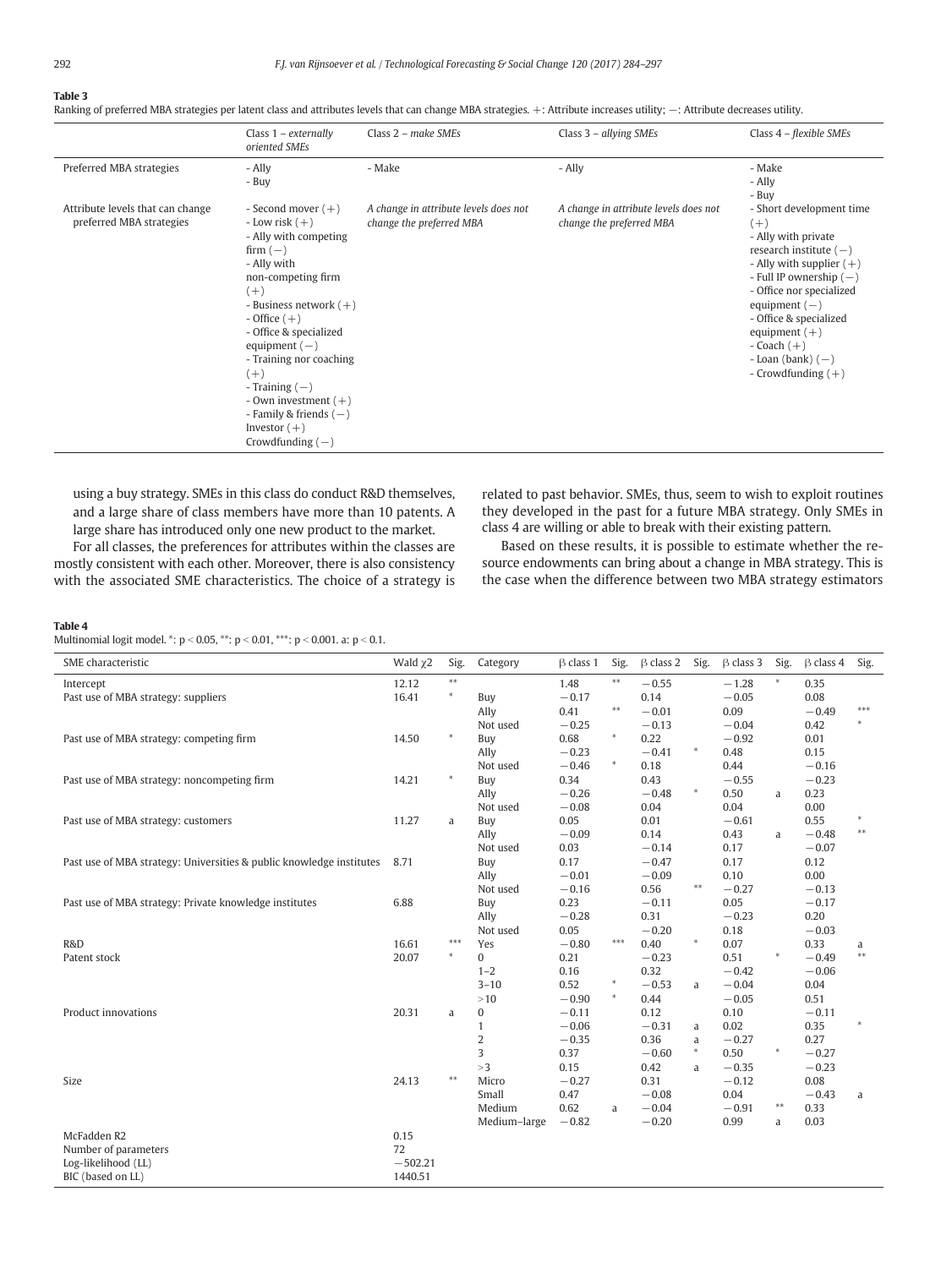(βs) in a class is smaller than the sum of estimators from a set of resource endowments. [Table 3](#page-8-0) shows which attributes can help to bring about a change in MBA strategy in which class. For example, in class 1 the difference in estimators between buy and ally is 0.17. This means that giving access to an office ( $\beta = 0.34$ ) can change the most likely strategy from ally to buy. In addition, in class 4 the difference in MBA strategy estimators is small enough ( $\beta$  = 1.35); a combination of giving access to an office and specialized equipment ( $\beta = 0.66$ ), coach ( $\beta = 0$ ) 0.47) and crowdfunding ( $\beta$  = 0.72) can shift the focus from make to ally in this class. In the other classes, the differences in MBA strategy estimators are too large to bring about a change in MBA strategy, which implies that the developed knowledge acquisition routines are too strong to be changed.

#### 5. Discussion and conclusions

The aim of this study was to compare the influence of attributes of an innovation project on the choice of a make, buy or ally strategy for different latent classes of SMEs. We identified nine attributes using arguments from the RBV. Empirically, we conducted a DCE on a sample of 427 SMEs from the United Kingdom and Germany. We identified four latent classes with distinct choice profiles: 1) externally oriented SMEs, 2) make SMEs, 3) allying SMEs and 4) flexible SMEs. The most important attribute to predict these classes was the MBA strategy label.

#### 5.1. Theoretical implications

This brings us back to the original gaps in research. First, theoretically our exploration of heterogeneity among SME contributes to the RBV literature. The identification of externally oriented SMEs (class 1) and allying SMEs (class 3) confirms the growing awareness among scholars that resources outside the SME are important for explaining the choice of MBA strategy. The behavior of make SMEs (class 2) fits with the early version of the RBV that did not conceive the firm as having an external orientation. For the RBV, this means that both versions of the theory can be valid and are empirically observed, but it depends on the group of SMEs. However, the reliance on external resources is applicable to a larger group than those that rely on internal resources. The higher propensity of externally oriented SMEs (class 1) and flexible SMEs (class 4) to change their strategy due to resource benefits is consistent with our argument that the resource benefits of a transaction are important in the choice for MBA for about half of the SMEs.

Second, in contrast to previous studies, we analyzed choices at the project level, rather than the firm level. As the choices appear to be stable, the findings lend credibility to studies that investigated this topic at the firm level using conventional survey data. This is consistent with RBV arguments about the absence of dynamic capabilities [\(Teece et](#page-13-0) [al., 1997; Becker, 2004\)](#page-13-0), and the limited mobility of resources [\(Wernerfelt, 1984; Barney, 2001\)](#page-13-0) and in line with the findings of [Borah and Tellis \(2014\)](#page-12-0) who empirically observed that most firms favor one MBA strategy. Our study, however, adds that for almost half the SMEs (externally oriented SMEs and allying SMEs), the attributes of the project matter for the MBA choice. This finding supports claims about the importance of innovation projects as the level of analysis [\(Bonesso et al., 2011; Felin and Zenger, 2014](#page-12-0)).

Third, taking into account unobserved heterogeneity based on choice patterns allowed us to greatly improve understanding of SME choice for an MBA strategy. To that end, this study is one of the first to use DCEs and latent class to understand these types of organizational decisions. The experimental design used ensures that our results are internally valid. Thus, we are able to claim that a change in attribute levels is causally related to choice, without confounding influences or common method bias. This is an improvement over traditional survey data, and a methodological contribution to the literature.

#### 5.2. Limitations

Despite these conditions, this study also suffers from two main limitations. The first question is whether the DCE tasks sufficiently reflected an actual choice situation made by SMEs for the choice to be a valid indicator. It is possible that certain relevant attributes were omitted, such as the radicalness of the innovation, the complexity of the project or the tacitness of the knowledge. If we missed such an attribute, then this means that the pseudo- $R^2$  of the model is lower. However, our preliminary interviews did not indicate that relevant attributes are missing, and the pseudo- $R^2$  is good according to the standards for DCEs [\(Hensher et al., 2005](#page-12-0)). Another precaution we took to make the tasks more realistic was to use labeled and unlabeled experimental conditions. We fixed certain attribute levels to the label that indicated the MBA strategy, but situations are conceivable in which this does not need to be the case. However, to make the task comprehensible for the respondents, we chose to tie the attribute levels to the MBA strategy anyway. By pooling the observations from the labeled and unlabeled conditions in one model, and controlling for the experimental condition, we obtained estimates for all attributes. We explored different possible solutions that all gave similar results. In this paper, we presented the model that gave statistically the best fit with the highest pseudo- $R^2$ . The best way to test the validity of our model would be to collect behavioral data about the choice of MBA strategy, while measuring all attribute levels. However, collecting such data at the project level in a way that it includes all attributes is impossible. Our results are consistent with the past behaviors that were reported by the respondents and findings from other studies at the firm level. This is strong evidence that our data are valid.

Second, our sample includes SMEs from the UK and Germany only. Therefore, the extent to which the results are applicable to large firms remains untested. [McKelvey et al. \(2015\)](#page-13-0) show that large and small firms benefit differently from research collaboration. [Van Rijnsoever et](#page-13-0) [al. \(2012\)](#page-13-0) warn that results from DCEs for large firms may be less reliable, because large firms suffer more from inertia and are thus less likely to follow up on behavioral intentions.

#### 5.3. Practical recommendations

To promote innovation, policy makers often aim to stimulate the collaboration between SMEs and other actors [\(Klein Woolthuis et al., 2005;](#page-12-0) [Van Rijnsoever et al., 2015\)](#page-12-0). This can be done by using various policy instruments that focus on resource benefits. The most prominent examples are building science parks to promote knowledge spillovers with universities ([Quintas et al., 1992](#page-13-0)), granting subsidies to collaborative innovation projects ([Faber et al., 2016\)](#page-12-0), or incubators to gain business knowledge and network contacts ([Bruneel et al., 2012](#page-12-0)). Based on our results, we discuss potentially effective policies for each class.

Policy makers and managers should first realize that not all SMEs are attractive collaboration partners. Externally oriented SMEs (class 1) prefer the ally strategy, but their R&D activities and patent stock suggest that their knowledge base is limited. Moreover, because they prefer to be second movers, it is unlikely that this class will bring groundbreaking innovations to market. SMEs in this class are thus less interesting collaboration partners for innovation. Make SMEs (class 2) are innovative and potentially interesting collaboration partners, as they bring many product innovations to the market. However, given their strong preference for a make strategy, it is very unlikely that this class will open up their innovation process. Thus, there is little need to develop policies to promote the ally strategy for these two classes of SMEs.

Allying SMEs (class 3) already collaborate with other parties, primarily with noncompeting firms and customers, while universities are deemed unattractive. One could argue that this class needs little policy support. However, innovation subsidies that promote the ally strategy can be useful for this class as they help overcome the barriers for collaboration with universities. Moreover, as other classes have little interest in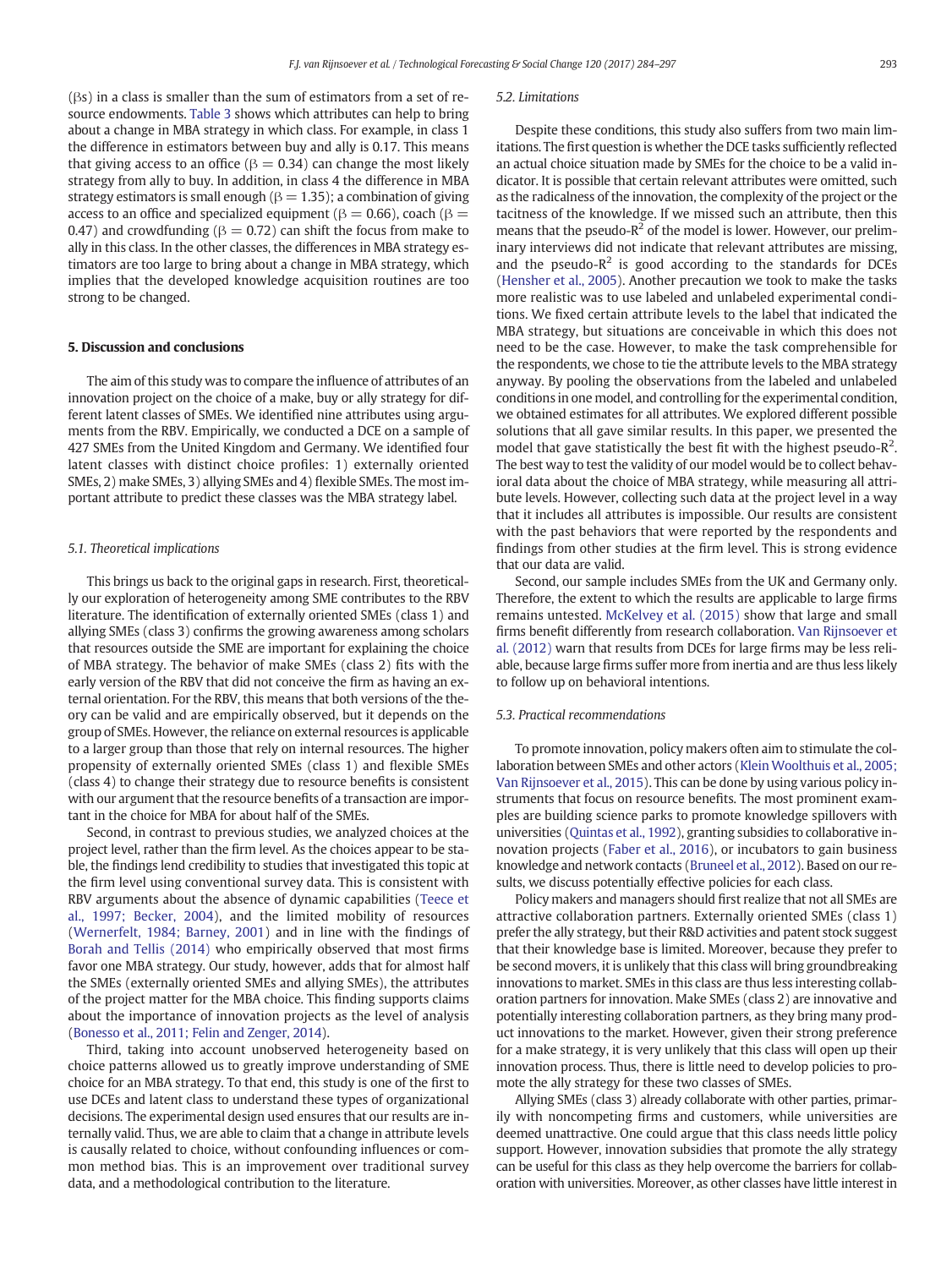<span id="page-10-0"></span>innovation subsidies from the government, R&D subsidies can promote university–industry interaction for around a quarter of SMEs.

Flexible SMEs (class 4) are the only class for which policies that aim to promote the alliance strategy are effective. This class is also comprised of attractive collaboration partners, because they have a large share of patents and invests in R&D. Our results suggest that this class can best be seduced to ally with suppliers for projects with a short development time by a combination of office space with specialized equipment, a business coach and crowdfunding. The resource benefits fit with the idea of incubators that provide such resources for starting businesses and that can help make crowdfunding successful. Therefore, we suggest that policy makers experiment with expanding business support to existing SMEs as well.

Overall, measures for stimulating SMEs' ally strategies with other parties can seduce a substantial part of the population. However, policy makers should be aware that a significant number of SMEs are already collaborating, and these SMEs might benefit from policy measures without changing their behavior. We further advise policy makers to proceed with care when trying to promote the ally strategy. Researchers have also shown the downsides of too much collaboration. It can have a negative effect on firm performance [\(Laursen and Salter, 2006](#page-13-0)) and can reduce the technological diversity needed to sustain a technological path in the future ([Van Rijnsoever et al., 2015\)](#page-13-0). Therefore, we advise policy makers to keep this in mind while developing their policy measures.

#### 5.4. Future research

This research opens up a number of avenues for further research. First, we based our analysis on nine attributes and the label with the strategy. Even though this led to a satisfactory model, future research should test whether other attributes, such as the radicalness of the innovation, the complexity of the project or the tacitness of the knowledge, affect the MBA strategy. These attributes can be derived from the RBV but also from other frameworks. Second, we did not relate predicted class

#### Appendix A. The explanation of the MBA strategy and the attributes

membership to measures of firm performance. We did not do so, because performance measures are sector specific and often uncorrelated with each other [\(Richard et al., 2009\)](#page-13-0). Thus, we recommend future research explore the MBA choice more for SMEs in specific sectors using various performance measures. Third, it is possible that the institutional conditions in a country influence the choice of an MBA strategy. For example, in coordinated market economies [\(Hall and Soskice, 2001\)](#page-12-0), there might be more consultations between actors, and thus more alliances than in liberal market economies. We did not find any evidence for this in our study, but it is possible that other institutions influence the choice of an MBA strategy. Fourth, the DCE method has shown its usefulness and elegance for this type of decision. We encourage scholars to apply this DCE method to other strategic decisions in organizations, such as the balance between exploration and exploitation or the trade-off between corporate social responsible behavior and profitability.

Finally, the DCE method gives researchers and policy makers the opportunity to experiment with novel policy instruments, when real-world data are lacking. Pre-testing a proposed policy with a DCE can give useful insights into the potential effectiveness of novel policy instruments. However, DCEs elicit only stated preference data. Despite favorable evidence from consumers and individuals, and the fact that our results are theoretically plausible, how these findings translate into actual behavior remains unknown. More research is needed. We recommend policy makers and researchers use this space for experimentation and test whether the theoretical effects are also translated into behavior.

#### Acknowledgements

The authors would like to thank Eva Niesten and Koen Frenken for their constructive comments. This research was supported financially by the European Climate-KIC initiative ([www.Climate-KIC.org](http://www.Climate-KIC.org)) and a Veni grant from the Netherlands Organization for Scientific Research (451-12-029) (NWO).

| Strategy                                     | Explanation                                                                                                                                                                                                                                                                                                                                                                                                                                                                                                                                                                                                                                  |                                                                                                                              |
|----------------------------------------------|----------------------------------------------------------------------------------------------------------------------------------------------------------------------------------------------------------------------------------------------------------------------------------------------------------------------------------------------------------------------------------------------------------------------------------------------------------------------------------------------------------------------------------------------------------------------------------------------------------------------------------------------|------------------------------------------------------------------------------------------------------------------------------|
| Make (Internal R&D in the<br>questionnaire)  | (Creative) work undertaken within your enterprise to increase the stock of knowledge and its use to devise new and improved products and<br>processes (including software development). Research and Development (R&D) is an example of internal knowledge creation.<br>Advantages of internal R&D:<br>1) First mover advantage<br>2) Full IP ownership<br>Disadvantages of internal R&D:<br>1) High risk<br>2) Long development time                                                                                                                                                                                                        |                                                                                                                              |
| Buy                                          | Copy, purchase or license know-how, patents and nonpatented inventions from other organizations. Think of advanced machinery, equipment<br>and computer hardware or software you buy from other organizations to devise new or significantly improved products and processes. Apart<br>from the possible sale, no interaction between you and the other organization takes place.<br>Advantages of buy:<br>1) Low risk<br>2) Short development time<br>Disadvantages of buy:<br>1) Second mover<br>2) IP ownership needs to be negotiated                                                                                                    |                                                                                                                              |
| Ally (Collaboration in the<br>questionnaire) | (Creative) work undertaken between your enterprise and other organizations to increase the stock of knowledge and its use to devise new and<br>improved products and processes (including software development). Your enterprise and other organizations interact frequently in this joint<br>project. Not all partners need to commercially benefit from this collaboration. Think of partnerships, alliances, collaborative projects and so on.<br>Advantages of collaboration:<br>1) Shared first mover advantage<br>2) Low risk<br>Disadvantages of collaboration:<br>1) Long development time<br>2) IP ownership needs to be negotiated |                                                                                                                              |
| Characteristic                               | Explanation                                                                                                                                                                                                                                                                                                                                                                                                                                                                                                                                                                                                                                  | Level                                                                                                                        |
| Speed to market                              | Are you ahead of your competitors?                                                                                                                                                                                                                                                                                                                                                                                                                                                                                                                                                                                                           | 1. First mover: your product is the first on the market<br>2. Second mover: other firms have a similar product on the market |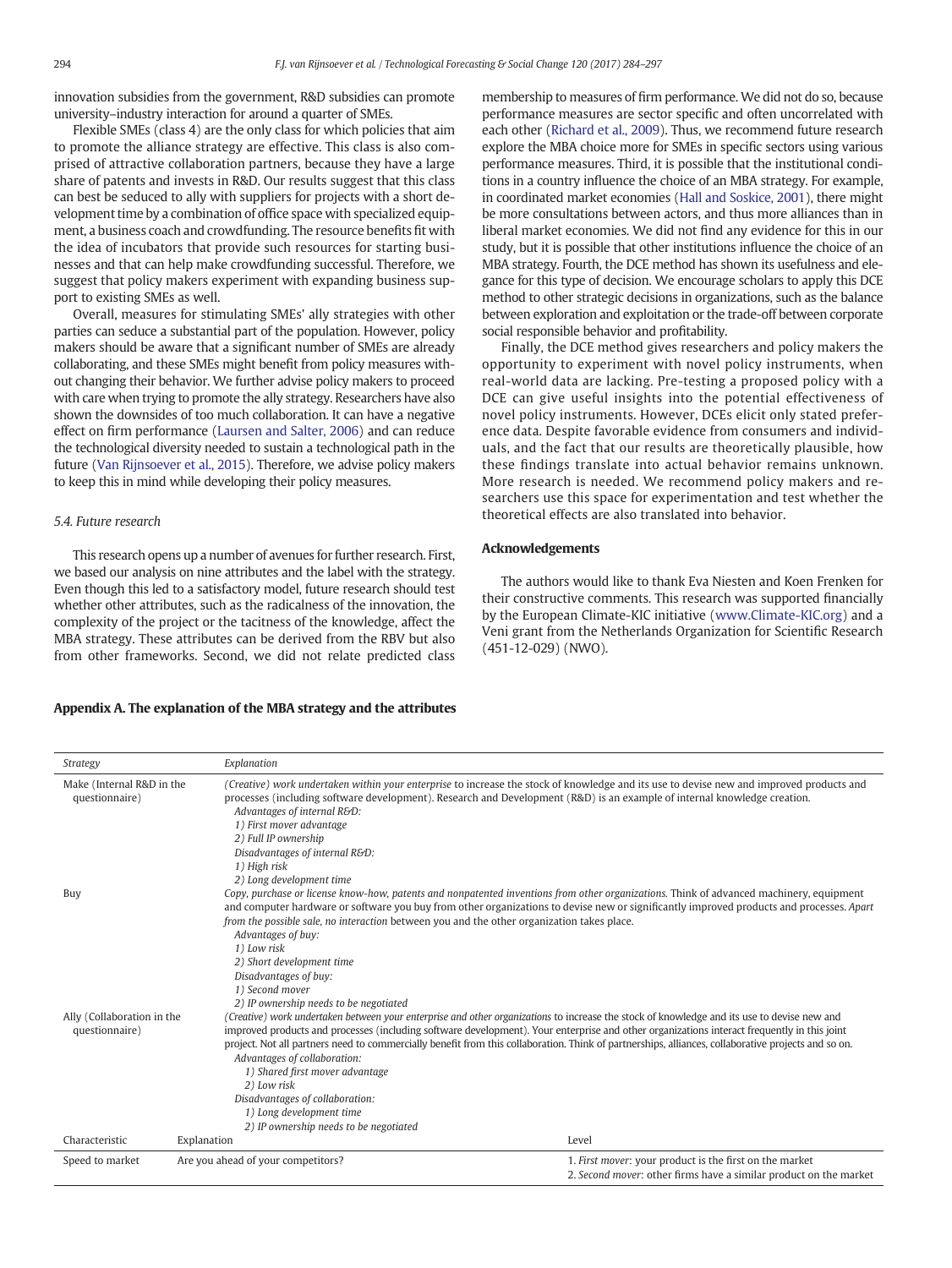<span id="page-11-0"></span>(continued)

| Characteristic                               | Explanation                                                                                                                                   | Level                                                                                                                                                                                                                                                                                                                                                                                                                                                                                                                                                                                                                                          |
|----------------------------------------------|-----------------------------------------------------------------------------------------------------------------------------------------------|------------------------------------------------------------------------------------------------------------------------------------------------------------------------------------------------------------------------------------------------------------------------------------------------------------------------------------------------------------------------------------------------------------------------------------------------------------------------------------------------------------------------------------------------------------------------------------------------------------------------------------------------|
| Risk                                         | The likeliness the project will fail, does not yield the expected results in the end.                                                         | 1. Low risk: more than 50% chance the project will yield the<br>expected results<br>2. High risk: less than 50% chance the project will yield the<br>expected results                                                                                                                                                                                                                                                                                                                                                                                                                                                                          |
| Development time                             | The timescale of the project.                                                                                                                 | 1. Short time: the development time is two times as fast as normal<br>2. Long time: the development time is normal                                                                                                                                                                                                                                                                                                                                                                                                                                                                                                                             |
| Knowledge source                             | Where do you get the knowledge to develop your idea to a proof of concept from?                                                               | 1. None: no external knowledge source is present You only use the<br>knowledge available within your company<br>2. Supplier: supplier of equipment, materials, components or<br>software<br>3. Competing firm: competing firm inside your sector<br>4. Noncompeting firm: noncompeting firm outside your sector<br>5. Buyer: prospective customer or user of your product<br>6. University or public research institute: university, other higher<br>education institutes or public research institutes<br>7. Private research institute: research organization that primarily<br>conducts applied contract research, such as Frauenhofer or a |
| Your intellectual<br>property (IP)           | How is your IP ownership arranged?                                                                                                            | commercial laboratory<br>1. Free IP: no patents are available for this product<br>2. Shared IP: patents are shared with knowledge source<br>3. License IP: patents are licensed from knowledge source<br>4. Full ownership: all patents are available to your firm                                                                                                                                                                                                                                                                                                                                                                             |
| Access to a network                          | Access to new contacts you gain by choosing a specific strategy with other<br>partners.                                                       | 1. No: no access available<br>2. Scientific: access to a scientific network<br>3. Business: access to a business/market network<br>4. Scientific & Business: access to both a scientific and a<br>business/market network                                                                                                                                                                                                                                                                                                                                                                                                                      |
| Access to<br>office/specialized<br>equipment | Free access to an office and/or specialized equipment (e.g. laboratory, field test<br>facilities).                                            | 1. No: no access available<br>2. Office: access to an office<br>3. Specialized equipment: access to specialized equipment<br>4. Office & Specialized equipment: access to an office and<br>specialized equipment                                                                                                                                                                                                                                                                                                                                                                                                                               |
| Access to<br>training/Coach                  | Free access to a coach and/or training such as master classes and workshops.<br>Coaching includes advisory boards, mentors and other coaches. | 1. No: no access available<br>2. Coach: access to a coach<br>3. Training: access to master classes, workshops and other training<br>programmes<br>4. Coach & Training: access to a coach, master classes, workshops                                                                                                                                                                                                                                                                                                                                                                                                                            |
| Funding model                                | The way the project is financed.                                                                                                              | and other training programs<br>1. Subsidy: subsidy from government<br>2. Loan: loan from a bank<br>3. Crowd funding: use the Internet to find individuals that want to<br>invest a small amount of money in your idea.<br>4. Investor: investor <sup>a</sup> takes a minority stake in your company<br>5. Family & Friends: family and/or friends invest in your company<br>6. Own investment: usage of own assets                                                                                                                                                                                                                             |

<sup>a</sup> Investor can be an external investor (e.g. venture capital or angel investor) as well as the organizations in the knowledge source.

## Appendix B. Example choice task

Given the following conditions, which of the following strategies would your enterprise most likely pursue to acquire knowledge to research a new innovative idea to proof of concept in your current<br>market?<br>Tick the appropr

| <b>Characteristics</b>                       |  |
|----------------------------------------------|--|
| Strategy characteristics                     |  |
| Knowledge Source                             |  |
| Intellectual property                        |  |
| Access to a network                          |  |
| Access to<br>office/specialized<br>equipment |  |
| Access to<br>training/coaching               |  |
| Funding model                                |  |
| <b>Most likely to choose</b><br>strategy:    |  |
| <b>Least likely to choose</b><br>strategy:   |  |

| <b>Internal R&amp;D</b> |  |
|-------------------------|--|
| First mover             |  |
| High risk<br>4 years    |  |
|                         |  |
| None                    |  |
| Full ownership          |  |
|                         |  |
| No                      |  |
|                         |  |
| <b>No</b>               |  |
| <b>No</b>               |  |
|                         |  |
| Subsidy                 |  |
| O                       |  |
|                         |  |
| ⊚                       |  |
|                         |  |

| Buy                                 |  |
|-------------------------------------|--|
| Second mover<br>Low risk<br>2 years |  |
| Supplier                            |  |
| Free IP                             |  |
| No                                  |  |
| <b>No</b>                           |  |
| <b>No</b>                           |  |
| Investor                            |  |
| C                                   |  |
|                                     |  |

| <b>Collaboration</b> |  |
|----------------------|--|
| First mover          |  |
| Low risk<br>4 years  |  |
|                      |  |
| Supplier             |  |
|                      |  |
| Free IP              |  |
|                      |  |
| No                   |  |
|                      |  |
| <b>No</b>            |  |
|                      |  |
| No                   |  |
| Crowdfunding         |  |
|                      |  |
| o                    |  |
|                      |  |
|                      |  |
|                      |  |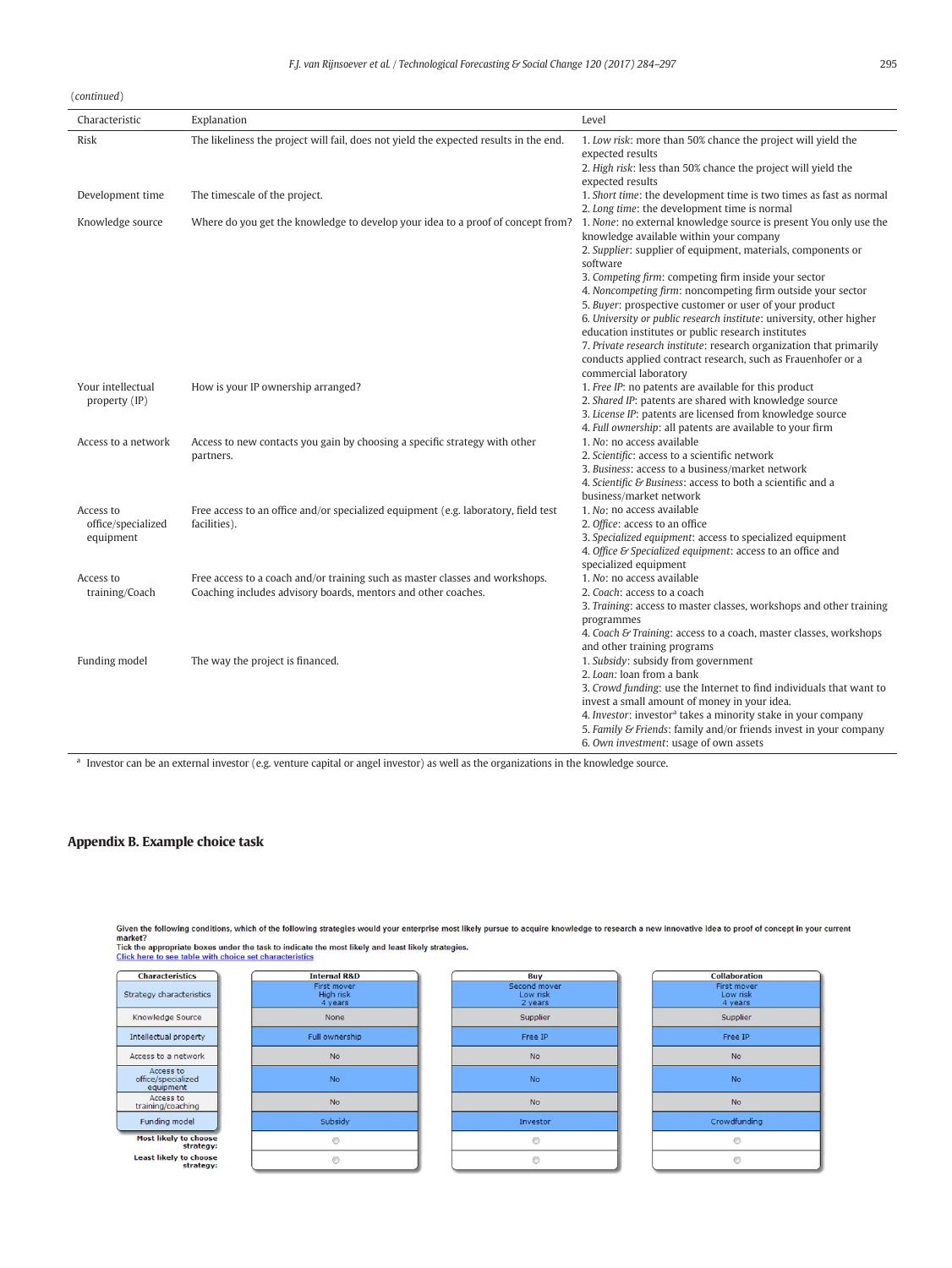#### <span id="page-12-0"></span>References

- Adamowicz, W., Louviere, J., Williams, M., 1994. [Combining revealed and stated prefer](http://refhub.elsevier.com/S0040-1625(17)30337-2/rf0005)[ence methods for valuing environmental amenities. J. Environ. Econ. Manag. 26,](http://refhub.elsevier.com/S0040-1625(17)30337-2/rf0005) 271–[292.](http://refhub.elsevier.com/S0040-1625(17)30337-2/rf0005)
- Adler, P.S., Kwon, S.-W., 2002. [Social capital: prospects for a new concept. Acad. Manag.](http://refhub.elsevier.com/S0040-1625(17)30337-2/rf0010) [Rev. 27, 17](http://refhub.elsevier.com/S0040-1625(17)30337-2/rf0010)–40.
- Aguinis, H., Bradley, K.J., 2014. [Best practice recommendations for designing and](http://refhub.elsevier.com/S0040-1625(17)30337-2/rf0015) [implementing experimental vignette methodology studies. Organ. Res. Methods 17,](http://refhub.elsevier.com/S0040-1625(17)30337-2/rf0015) 351–[371.](http://refhub.elsevier.com/S0040-1625(17)30337-2/rf0015)
- Amit, R., Schoemaker, P.P.J.H., 1993. [Strategic assets and organizational rent. Strateg.](http://refhub.elsevier.com/S0040-1625(17)30337-2/rf0020) [Manag. J. 14, 33](http://refhub.elsevier.com/S0040-1625(17)30337-2/rf0020)–46.
- Antonioli, D., Marzucchi, A., Savona, M., 2016. [Pain shared, pain halved? Cooperation as a](http://refhub.elsevier.com/S0040-1625(17)30337-2/rf0025) [coping strategy for innovation barriers. J. Technol. Transf. 1](http://refhub.elsevier.com/S0040-1625(17)30337-2/rf0025)–24.
- Ardito, L., Messeni Petruzzelli, A., Albino, V., 2015. [From technological inventions to new](http://refhub.elsevier.com/S0040-1625(17)30337-2/rf0030) [products: a systematic review and research agenda of the main enabling factors. Eur.](http://refhub.elsevier.com/S0040-1625(17)30337-2/rf0030) [Manag. Rev. 12, 113](http://refhub.elsevier.com/S0040-1625(17)30337-2/rf0030)–147.
- Argote, L., Epple, D., 1990. [Learning curves in manufacturing. Science 247, 920](http://refhub.elsevier.com/S0040-1625(17)30337-2/rf0035)–924.
- Baltas, G., Doyle, P., 2001. [Random utility models in marketing research: a survey. J. Bus.](http://refhub.elsevier.com/S0040-1625(17)30337-2/rf0040) [Res. 51, 115](http://refhub.elsevier.com/S0040-1625(17)30337-2/rf0040)–125.
- Bandura, A., 1977. [Social Learning Theory. Prentice Hall, Englewood Cliffs, N.J.](http://refhub.elsevier.com/S0040-1625(17)30337-2/rf0045)
- Barajas, A., Huergo, E., Moreno, L., 2012. [Measuring the economic impact of research joint](http://refhub.elsevier.com/S0040-1625(17)30337-2/rf0050) [ventures supported by the EU Framework Programme. J. Technol. Transf. 37, 917](http://refhub.elsevier.com/S0040-1625(17)30337-2/rf0050)–942.
- Barney, J.B., 1991. [Firm resources and sustained competitive advantage. J. Manag. 17,](http://refhub.elsevier.com/S0040-1625(17)30337-2/rf0055) 99–[120](http://refhub.elsevier.com/S0040-1625(17)30337-2/rf0055).
- Barney, J.B., 2001. [Resource-based theories of competitive advantage: a ten-year retro](http://refhub.elsevier.com/S0040-1625(17)30337-2/rf0060)[spective on the resource-based view. J. Manag. 27, 643](http://refhub.elsevier.com/S0040-1625(17)30337-2/rf0060)–650.
- Bech, M., Gyrd-Hansen, D., 2005. [Effects coding in discrete choice experiments. Health](http://refhub.elsevier.com/S0040-1625(17)30337-2/rf0065) [Econ. 14, 1079](http://refhub.elsevier.com/S0040-1625(17)30337-2/rf0065)–1083.
- Becker, M.C., 2004. [Organizational routines: a review of the literature. Ind. Corp. Chang.](http://refhub.elsevier.com/S0040-1625(17)30337-2/rf0070) [13, 643](http://refhub.elsevier.com/S0040-1625(17)30337-2/rf0070)–677.
- Ben-Akiva, M., Morikawa, T., Shiroishi, F., 1991. [Analysis of the reliability of preference](http://refhub.elsevier.com/S0040-1625(17)30337-2/rf0075) [ranking data. J. Bus. Res. 23, 253](http://refhub.elsevier.com/S0040-1625(17)30337-2/rf0075)–268.
- Ben-Akiva, M., Bradley, M., Morikawa, T., Benjamin, J., Novak, T., Oppewal, H., Rao, V., 1994. [Combining revealed and stated preferences data. Mark. Lett. 5, 335](http://refhub.elsevier.com/S0040-1625(17)30337-2/rf0080)–349.
- Betsch, T., Haberstroh, S., Molter, B., Glockner, A., 2004. [Oops, I did it again relapse errors](http://refhub.elsevier.com/S0040-1625(17)30337-2/rf0085) [in routinized decision making. Organ. Behav. Hum. Decis. Process. 93, 62](http://refhub.elsevier.com/S0040-1625(17)30337-2/rf0085)–74.
- Bloom, M., Milkovich, G.T., 1998. [Relationships among risk, incentive pay, and organiza](http://refhub.elsevier.com/S0040-1625(17)30337-2/rf0090)[tional performance. Acad. Manag. J. 41, 283](http://refhub.elsevier.com/S0040-1625(17)30337-2/rf0090)–297.
- Bonesso, S., Comacchio, A., Pizzi, C., 2011. [Technology sourcing decisions in exploratory](http://refhub.elsevier.com/S0040-1625(17)30337-2/rf0095) [projects. Technovation 31, 573](http://refhub.elsevier.com/S0040-1625(17)30337-2/rf0095)–585.
- Boon, W.P.C., Chappin, M.M.H., Perenboom, J., 2014. [Balancing divergence and conver](http://refhub.elsevier.com/S0040-1625(17)30337-2/rf0100)[gence in transdisciplinary research teams. Environ. Sci. Pol. 40, 57](http://refhub.elsevier.com/S0040-1625(17)30337-2/rf0100)–68.
- Borah, A., Tellis, G.J., 2014. [Make, buy, or ally? Choice of and payoff from announcements](http://refhub.elsevier.com/S0040-1625(17)30337-2/rf0105) of [alternate strategies for innovations. Mark. Sci. 33, 114](http://refhub.elsevier.com/S0040-1625(17)30337-2/rf0105)–133.
- Boudreau, K.J., 2012. Let a thousand fl[owers bloom? An early look at large numbers of](http://refhub.elsevier.com/S0040-1625(17)30337-2/rf0110) [software app developers and patterns of innovation. Organ. Sci. 23, 1409](http://refhub.elsevier.com/S0040-1625(17)30337-2/rf0110)–1427.
- Braga, C.A.P., Fink, C., Sepulveda, C.P., 2000. [Intellectual Property Rights and Economic De](http://refhub.elsevier.com/S0040-1625(17)30337-2/rf0115)[velopment. World Bank Publications](http://refhub.elsevier.com/S0040-1625(17)30337-2/rf0115).
- Bruneel, J., Ratinho, T., Clarysse, B., Groen, A., 2012. [The evolution of business incubators:](http://refhub.elsevier.com/S0040-1625(17)30337-2/rf0120) [comparing demand and supply of business incubation services across different incu](http://refhub.elsevier.com/S0040-1625(17)30337-2/rf0120)[bator generations. Technovation 32, 110](http://refhub.elsevier.com/S0040-1625(17)30337-2/rf0120)–121.
- Carbonara, N., 2004. [Innovation processes within geographical clusters: a cognitive ap](http://refhub.elsevier.com/S0040-1625(17)30337-2/rf0125)[proach. Technovation 24, 17](http://refhub.elsevier.com/S0040-1625(17)30337-2/rf0125)–28.
- Carlsson, S., Corvello, V., Inauen, M., Schenker-Wicki, A., 2011. [The impact of outside-in](http://refhub.elsevier.com/S0040-1625(17)30337-2/rf0130) [open innovation on innovation performance. Eur. J. Innov. Manag. 14, 496](http://refhub.elsevier.com/S0040-1625(17)30337-2/rf0130)–520.
- Cassiman, B., Veugelers, R., 2006. [In search of complementarity in innovation strategy: in](http://refhub.elsevier.com/S0040-1625(17)30337-2/rf0135)[ternal R\&D and external knowledge acquisition. Manag. Sci. 52, 68](http://refhub.elsevier.com/S0040-1625(17)30337-2/rf0135)–82.
- Chan, K.F., Lau, T., 2005. [Assessing technology incubator programs in the science park: the](http://refhub.elsevier.com/S0040-1625(17)30337-2/rf0140) [good, the bad and the ugly. Technovation 25, 1215](http://refhub.elsevier.com/S0040-1625(17)30337-2/rf0140)–1228.
- Chesbrough, H.W., 2003. [Open Innovation: The New Imperative for Creating and Pro](http://refhub.elsevier.com/S0040-1625(17)30337-2/rf0145)fiting [from Technology. Harvard Business School Press, Boston, MA.](http://refhub.elsevier.com/S0040-1625(17)30337-2/rf0145)
- Cohen, W.M., Levinthal, D.A., 1990. [Absorptive capacity: a new perspective on learning](http://refhub.elsevier.com/S0040-1625(17)30337-2/rf0150) [and innovation. Adm. Sci. Q. 35, 128](http://refhub.elsevier.com/S0040-1625(17)30337-2/rf0150)–152.
- Cohen, W.M., Nelson, R.R., Walsh, J.P., 2000. [Protecting their Intellectual Assets:](http://refhub.elsevier.com/S0040-1625(17)30337-2/rf0155) [Appropriability Conditions and Why US Manufacturing Firms Patent \(Or Not\). Na](http://refhub.elsevier.com/S0040-1625(17)30337-2/rf0155)[tional Bureau of Economic Research.](http://refhub.elsevier.com/S0040-1625(17)30337-2/rf0155)
- Conner, K.R., Prahalad, C.K., 1996. [A resource-based theory of the](http://refhub.elsevier.com/S0040-1625(17)30337-2/rf0160) firm: knowledge versus [opportunism. Organ. Sci. 7, 477](http://refhub.elsevier.com/S0040-1625(17)30337-2/rf0160)–501.
- Crook, T.R., Combs, J.G., Ketchen, D.J., Aguinis, H., 2013. [Organizing around transaction](http://refhub.elsevier.com/S0040-1625(17)30337-2/rf0165) [costs: what have we learned and where do we go from here? Acad. Manag. Perspect.](http://refhub.elsevier.com/S0040-1625(17)30337-2/rf0165) [27, 63](http://refhub.elsevier.com/S0040-1625(17)30337-2/rf0165)–79.
- Cyert, R.M., March, J.G., 1963. [A Behavioral Theory of the Firm Prenctice-Hall International](http://refhub.elsevier.com/S0040-1625(17)30337-2/rf0170) [Series in Management. Prentice-Hall, Englewood Cliffs, New Jersey.](http://refhub.elsevier.com/S0040-1625(17)30337-2/rf0170)
- David, P.A., 1993. [Intellectual property institutions and the panda's thumb: patents, copy](http://refhub.elsevier.com/S0040-1625(17)30337-2/rf0175)[rights, and trade secrets in economic theory and history. Global Dimensions of Intel](http://refhub.elsevier.com/S0040-1625(17)30337-2/rf0175)[lectual Property Rights in Science and Technology. 19, p. 29](http://refhub.elsevier.com/S0040-1625(17)30337-2/rf0175).
- Davidsson, P., Honig, B., 2003. [The role of social and human capital among nascent entre](http://refhub.elsevier.com/S0040-1625(17)30337-2/rf0180)[preneurs. J. Bus. Ventur. 18, 301](http://refhub.elsevier.com/S0040-1625(17)30337-2/rf0180)–331.
- De Bekker-Grob, E.W., Hol, L., Donkers, B., Van Dam, L., Habbema, J.D.F., Van Leerdam, M.E., Kuipers, E.J., Essink-Bot, M.-L., Steyerberg, E.W., 2010. [Labeled versus unlabeled](http://refhub.elsevier.com/S0040-1625(17)30337-2/rf0185) [discrete choice experiments in health economics: an application to colorectal cancer](http://refhub.elsevier.com/S0040-1625(17)30337-2/rf0185) [screening. Value Health 13, 315](http://refhub.elsevier.com/S0040-1625(17)30337-2/rf0185)–323.
- Del Canto, J.G., Gonzalez, I.S., 1999. [A resource-based analysis of the factors determining a](http://refhub.elsevier.com/S0040-1625(17)30337-2/rf0190) fi[rm's R&D activities. Res. Policy 28, 891](http://refhub.elsevier.com/S0040-1625(17)30337-2/rf0190)–905.
- Eisenhardt, K.M., Schoonhoven, C.B., 1996. [Resource-based view of strategic alliance](http://refhub.elsevier.com/S0040-1625(17)30337-2/rf0195) [formation: strategic and social effects in entrepreneurial](http://refhub.elsevier.com/S0040-1625(17)30337-2/rf0195) firms. Organ. Sci. 7, 136–[150.](http://refhub.elsevier.com/S0040-1625(17)30337-2/rf0195)
- Epple, D., Argote, L., Devadas, R., 1991. [Organizational learning curves: a method for in](http://refhub.elsevier.com/S0040-1625(17)30337-2/rf0200)vestigating [intra-plant transfer of knowledge acquired through learning by doing.](http://refhub.elsevier.com/S0040-1625(17)30337-2/rf0200) [Organ. Sci. 2, 58](http://refhub.elsevier.com/S0040-1625(17)30337-2/rf0200)–70.
- Etzkowitz, H., Leydesdorff, L., 2000. [The dynamics of innovation: from national systems](http://refhub.elsevier.com/S0040-1625(17)30337-2/rf0205) and "mode 2" [to a triple helix of university-industry-government relations. Res. Pol](http://refhub.elsevier.com/S0040-1625(17)30337-2/rf0205)[icy 29, 109](http://refhub.elsevier.com/S0040-1625(17)30337-2/rf0205)–123.
- Eurostat, 2009. [Aggregations of Manufacturing Based on NACE Rev 2.](http://refhub.elsevier.com/S0040-1625(17)30337-2/rf0210)
- Eurostat, 2013. Economic statistics on high-tech industries and Knowledge Intensive Services at the national level (from 2008 onwards, NACE Rev. 2) [WWW Document]. URL. [http://](http://appsso.eurostat.ec.europa.eu/nui/show.do?dataset=htec_eco_sbs2&lang=en) [appsso.eurostat.ec.europa.eu/nui/show.do?dataset=htec\\_eco\\_sbs2&lang=en](http://appsso.eurostat.ec.europa.eu/nui/show.do?dataset=htec_eco_sbs2&lang=en).
- Faber, J., van Dijk, J., van Rijnsoever, F., 2016. [Incentives and barriers for R&D-based SMEs](http://refhub.elsevier.com/S0040-1625(17)30337-2/rf0220) [to participate in European research programs: an empirical assessment for the Neth](http://refhub.elsevier.com/S0040-1625(17)30337-2/rf0220)[erlands. Sci. Public Policy 43 \(3\), 414](http://refhub.elsevier.com/S0040-1625(17)30337-2/rf0220)–428.
- Felin, T., Zenger, T.R., 2014. [Closed or open innovation? Problem solving and the gover-](http://refhub.elsevier.com/S0040-1625(17)30337-2/rf0225)[nance choice. Res. Policy 43, 914](http://refhub.elsevier.com/S0040-1625(17)30337-2/rf0225)–925.
- Fey, C.F., Birkinshaw, J., 2005. [External sources of knowledge, governance mode, and R&D](http://refhub.elsevier.com/S0040-1625(17)30337-2/rf0230) [performance. J. Manag. 31, 597](http://refhub.elsevier.com/S0040-1625(17)30337-2/rf0230)–621.
- Flynn, T.N., Louviere, J.J., Peters, T.J., Coast, J., 2007. Best–[worst scaling: what it can do for](http://refhub.elsevier.com/S0040-1625(17)30337-2/rf0235) [health care research and how to do it. J. Health Econ. 26, 171](http://refhub.elsevier.com/S0040-1625(17)30337-2/rf0235)–189.
- Geyskens, I., Steenkamp, J.-B.E.M., Kumar, N., 2006. [Make, buy, or ally: a transaction cost](http://refhub.elsevier.com/S0040-1625(17)30337-2/rf0240) [theory meta-analysis. Acad. Manag. J. 49, 519](http://refhub.elsevier.com/S0040-1625(17)30337-2/rf0240)–543.
- Granovetter, M.S., 1973. [The strength of weak ties. Am. J. Sociol. 1360](http://refhub.elsevier.com/S0040-1625(17)30337-2/rf0245)–1380.
- Grant, R.M., 1996. [Toward a knowledge-based theory of the](http://refhub.elsevier.com/S0040-1625(17)30337-2/rf0250) firm. Strateg. Manag. J. 17, 109–[122.](http://refhub.elsevier.com/S0040-1625(17)30337-2/rf0250)
- Grant, R.M., Baden-Fuller, C., 2004. [A knowledge accessing theory of strategic alliances.](http://refhub.elsevier.com/S0040-1625(17)30337-2/rf0255) [J. Manag. Stud. 41, 61](http://refhub.elsevier.com/S0040-1625(17)30337-2/rf0255)–84.
- Greene, W.H., Hensher, D.A., 2003. [A latent class model for discrete choice analysis: con](http://refhub.elsevier.com/S0040-1625(17)30337-2/rf0260)[trasts with mixed logit. Transp. Res. B Methodol. 37, 681](http://refhub.elsevier.com/S0040-1625(17)30337-2/rf0260)–698.
- Greve, H.R., 1998. [Performance, aspirations, and risky organizational change. Adm. Sci. Q.](http://refhub.elsevier.com/S0040-1625(17)30337-2/rf0265) [43, 58](http://refhub.elsevier.com/S0040-1625(17)30337-2/rf0265)–86.
- Greve, H.R., 2003. [Organizational Learning From Performance Feedback A Behavioral](http://refhub.elsevier.com/S0040-1625(17)30337-2/rf0270) [Perspective on Innovation and Change. Cambridge University Press, Cambridge](http://refhub.elsevier.com/S0040-1625(17)30337-2/rf0270).
- Gupta, A.K., Tesluk, P.E., Taylor, M.S., 2007. [Innovation at and across multiple levels of](http://refhub.elsevier.com/S0040-1625(17)30337-2/rf0275) [analysis. Organ. Sci. 18, 885](http://refhub.elsevier.com/S0040-1625(17)30337-2/rf0275)–897.
- Hagedoorn, J., 2003. [Sharing intellectual property rights](http://refhub.elsevier.com/S0040-1625(17)30337-2/rf0280)—an exploratory study of joint [patenting amongst companies. Ind. Corp. Chang. 12, 1035](http://refhub.elsevier.com/S0040-1625(17)30337-2/rf0280)–1050.
- Hall, B.H., 2002. The fi[nancing of research and development. Oxf. Rev. Econ. Policy 18,](http://refhub.elsevier.com/S0040-1625(17)30337-2/rf0285) [35](http://refhub.elsevier.com/S0040-1625(17)30337-2/rf0285)–51.
- Hall, P.A., Soskice, D.W., 2001. [Varieties of Capitalism: The Institutional Foundations of](http://refhub.elsevier.com/S0040-1625(17)30337-2/rf0290) [Comparative Advantage. Wiley Online Library.](http://refhub.elsevier.com/S0040-1625(17)30337-2/rf0290)
- Hannan, M.T., Freeman, J.H., 1984. [Structural inertia and organisational change. Am.](http://refhub.elsevier.com/S0040-1625(17)30337-2/rf0295) [Sociol. Rev. 49, 149](http://refhub.elsevier.com/S0040-1625(17)30337-2/rf0295)–164.
- Haughton, D., Legrand, P., Woolford, S., 2009. [Review of three latent class cluster analysis](http://refhub.elsevier.com/S0040-1625(17)30337-2/rf0300) [packages: latent gold, poLCA, and MCLUST. Am. Stat. 63, 81](http://refhub.elsevier.com/S0040-1625(17)30337-2/rf0300)–91.
- Hellmann, T., 1998. [The allocation of control rights in venture capital contracts. RAND](http://refhub.elsevier.com/S0040-1625(17)30337-2/rf0305) [J. Econ. 29, 57](http://refhub.elsevier.com/S0040-1625(17)30337-2/rf0305)–76.
- Hensher, D.A., Rose, J.D., Greene, W.H., 2005. [Applied Choice Analysis: A Primer. Cam](http://refhub.elsevier.com/S0040-1625(17)30337-2/rf0310)[bridge University Press, Cambridge](http://refhub.elsevier.com/S0040-1625(17)30337-2/rf0310).
- Hisrich, R.D., Smilor, R.W., 1988. [The university and business incubation: technology](http://refhub.elsevier.com/S0040-1625(17)30337-2/rf0315) [transfer through entrepreneurial development. J. Technol. Transf. 13, 14](http://refhub.elsevier.com/S0040-1625(17)30337-2/rf0315)–19.
- Hitt, M.A., Biermant, L., Shimizu, K., Kochhar, R., 2001. [Direct and moderating effects of](http://refhub.elsevier.com/S0040-1625(17)30337-2/rf0320) [human capital on strategy and performance in professional service](http://refhub.elsevier.com/S0040-1625(17)30337-2/rf0320) firms: a re[source-based perspective. Acad. Manag. J. 44, 13](http://refhub.elsevier.com/S0040-1625(17)30337-2/rf0320)–28.
- Hoppe, H.C., 2000. [Second-mover advantages in the strategic adoption of new technology](http://refhub.elsevier.com/S0040-1625(17)30337-2/rf0325) [under uncertainty. Int. J. Ind. Organ. 18, 315](http://refhub.elsevier.com/S0040-1625(17)30337-2/rf0325)–338.
- Huber, G.P., 1991. [Organizational learning; the contributing processes and the literatures.](http://refhub.elsevier.com/S0040-1625(17)30337-2/rf0330) [Organ. Sci. 2, 88](http://refhub.elsevier.com/S0040-1625(17)30337-2/rf0330)–115.
- Huizingh, E.K.R.E., 2011. [Open innovation: state of the art and future perspectives.](http://refhub.elsevier.com/S0040-1625(17)30337-2/rf0335) [Technovation 31, 2](http://refhub.elsevier.com/S0040-1625(17)30337-2/rf0335)–9.
- Jack, S.L., 2005. [The role, use and activation of strong and weak network ties: a qualitative](http://refhub.elsevier.com/S0040-1625(17)30337-2/rf0340) [analysis. J. Manag. Stud. 42, 1233](http://refhub.elsevier.com/S0040-1625(17)30337-2/rf0340)–1259.
- Kessler, E.H., Bierly, P.E., Gopalakrishnan, S., 2000. [Internal vs. external learning in new](http://refhub.elsevier.com/S0040-1625(17)30337-2/rf0345) [product development: effects on speed, costs and competitive advantage. R&D](http://refhub.elsevier.com/S0040-1625(17)30337-2/rf0345) [Manag. 30, 213](http://refhub.elsevier.com/S0040-1625(17)30337-2/rf0345)–224.
- Klein Woolthuis, R., Lankhuizen, M., Gilsing, V., 2005. [A system failure framework for in](http://refhub.elsevier.com/S0040-1625(17)30337-2/rf0350)[novation policy design. Technovation 25, 609](http://refhub.elsevier.com/S0040-1625(17)30337-2/rf0350)–619.
- Kleinknecht, A., Reijnen, J.O.N., 1992. Why do fi[rms cooperate on R&D? An empirical](http://refhub.elsevier.com/S0040-1625(17)30337-2/rf0355) [study. Res. Policy 21, 347](http://refhub.elsevier.com/S0040-1625(17)30337-2/rf0355)–360.
- Kløjgaard, M.E., Bech, M., Søgaard, R., 2012. [Designing a stated choice experiment: the](http://refhub.elsevier.com/S0040-1625(17)30337-2/rf0360) [value of a qualitative process. J. Choice Model. 5, 1](http://refhub.elsevier.com/S0040-1625(17)30337-2/rf0360)–18.
- Knight, G.A., 2001. [Entrepreneurship and strategy in the international SME. J. Int. Manag.](http://refhub.elsevier.com/S0040-1625(17)30337-2/rf0365) [7, 155](http://refhub.elsevier.com/S0040-1625(17)30337-2/rf0365)–171.
- Kogut, B., Zander, U., 1992. Knowledge of the fi[rm, combinative capabilities, and the rep](http://refhub.elsevier.com/S0040-1625(17)30337-2/rf0370)[lication of technology. Organ. Sci. 3, 383](http://refhub.elsevier.com/S0040-1625(17)30337-2/rf0370)–397.
- Kotha, R., George, G., 2012. [Friends, family, or fools: entrepreneur experience and its im](http://refhub.elsevier.com/S0040-1625(17)30337-2/rf0375)[plications for equity distribution and resource mobilization. J. Bus. Ventur. 27,](http://refhub.elsevier.com/S0040-1625(17)30337-2/rf0375) 525–[543.](http://refhub.elsevier.com/S0040-1625(17)30337-2/rf0375)
- Kreutzer, M., 2012. [Selecting the right growth mechanism: the choice between internal](http://refhub.elsevier.com/S0040-1625(17)30337-2/rf0380) [development, strategic alliances, and mergers & acquisitions. Balanced Growth.](http://refhub.elsevier.com/S0040-1625(17)30337-2/rf0380) [Springer, pp. 77](http://refhub.elsevier.com/S0040-1625(17)30337-2/rf0380)–94.
- Kutzhanova, N., Lyons, T.S., Lichtenstein, G.A., 2009. [Skill-based development of entrepre](http://refhub.elsevier.com/S0040-1625(17)30337-2/rf0385)[neurs and the role of personal and peer group coaching in enterprise development.](http://refhub.elsevier.com/S0040-1625(17)30337-2/rf0385) [Econ. Dev. Q. 23, 193](http://refhub.elsevier.com/S0040-1625(17)30337-2/rf0385)–210.